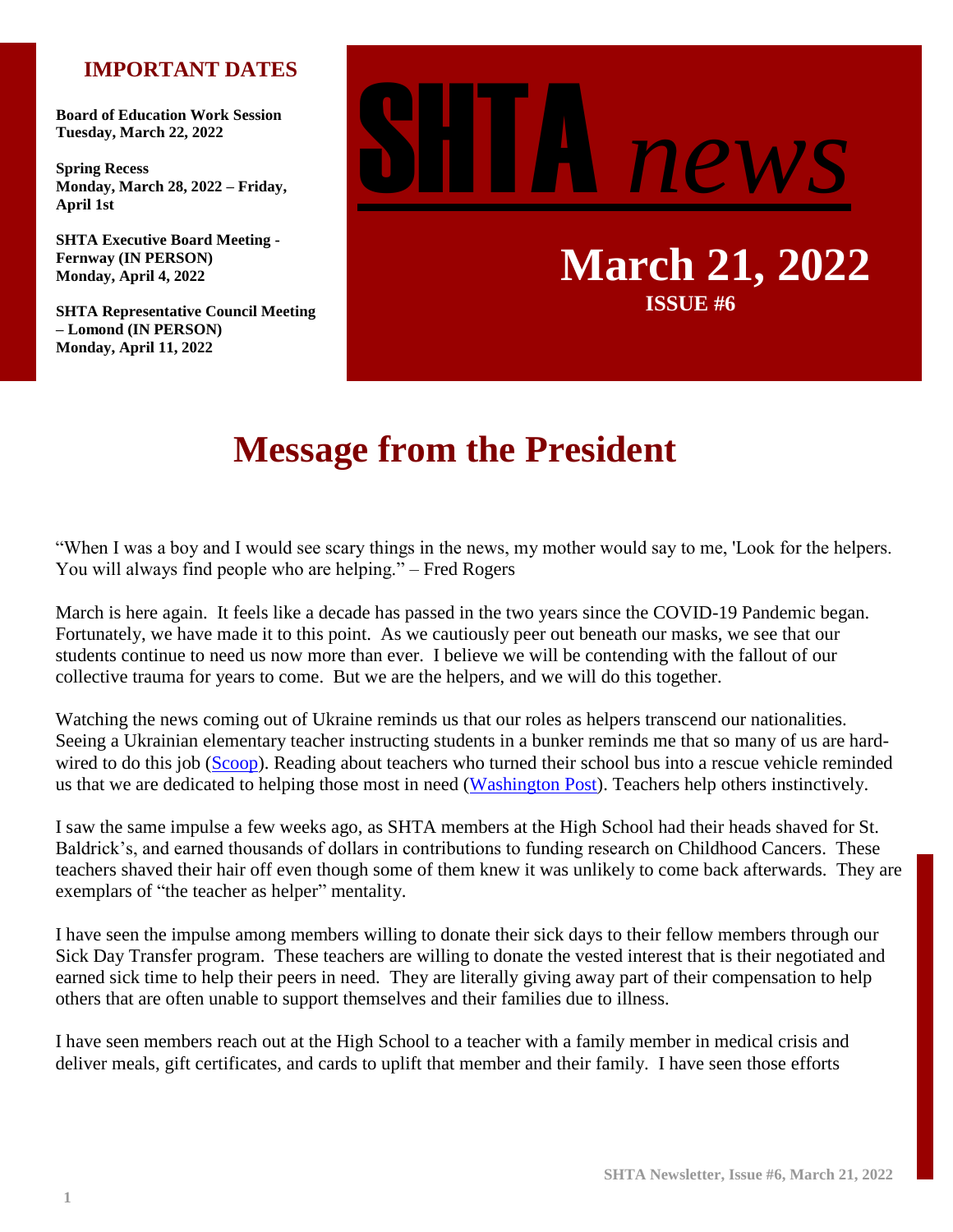repeated in multiple buildings when these issues arise. Of course, our ongoing efforts to support Aisha Fraser's daughters are part of this impulse. We are the helpers at work.

March always lives up to its reputation. I spoke weekly to Superintendent Dr. David Glasner. I spoke regularly to Human Resources Director Barb Maceyak. I spoke to Director of School Leadership Dr. Erin Herbruck about building concerns. I helped update the SHTA Facebook page with Communications Chair Andrew Glasier. I helped update the Cuyahoga County Educator Summit Facebook page. I consulted SHTA Consul Susannah Muskovitz on member legal concerns. I communicated with SHTA Special Education Chair Tito Vazquez on member concerns. I communicated with Vice President Darlene Garrison on a building issue. I worked with Professional Rights and Responsibilities Chair Mike Sears, SHTA Legal Chair Jeremy Bishko, and SHTA Building Representative Erika Pfeiffer on a grievance issue. I worked with High School Head Representative James Schmidt on a building concern. I worked with a member on an FMLA issue. I attended the Forward Together community session on February 22<sup>nd</sup>. I attended A Night for the Red and White on March 5<sup>th</sup>. I collaborated on a joint statement on our recent contract with the district.

I worked with Treasurer Bill Scanlon on budget issues. I helped members with leave questions. I gratefully accepted the happy resignation of Peg Rimedio from our Executive Board and Representative Council. As the Chair for Support Teachers, Peg advocated for the recognition of her constituents as Teachers. With our new contract that has happened, and all of our members are now teachers in one bargaining unit!

It is an honor and a pleasure to be a helper alongside all our members in the SHTA. If you are looking for good ways to help those in need in Ukraine, this is a good resource [\(https://www.theguardian.com/us](https://www.theguardian.com/us-news/2022/mar/04/how-americans-can-help-people-of-ukraine)[news/2022/mar/04/how-americans-can-help-people-of-ukraine\)](https://www.theguardian.com/us-news/2022/mar/04/how-americans-can-help-people-of-ukraine) as is the Red Cross [\(https://www.redcross.org/about-us/news-and-events/news/2022/ukraine-red-cross-delivers-aid-to](https://www.redcross.org/about-us/news-and-events/news/2022/ukraine-red-cross-delivers-aid-to-families.html)[families.html\)](https://www.redcross.org/about-us/news-and-events/news/2022/ukraine-red-cross-delivers-aid-to-families.html). If I can help with any issues or answer any questions, please feel free to reach out to me at  $x6030$ or [morris\\_j@shaker.org.](mailto:morris_j@shaker.org)

*Respectfully submitted, John Morris*

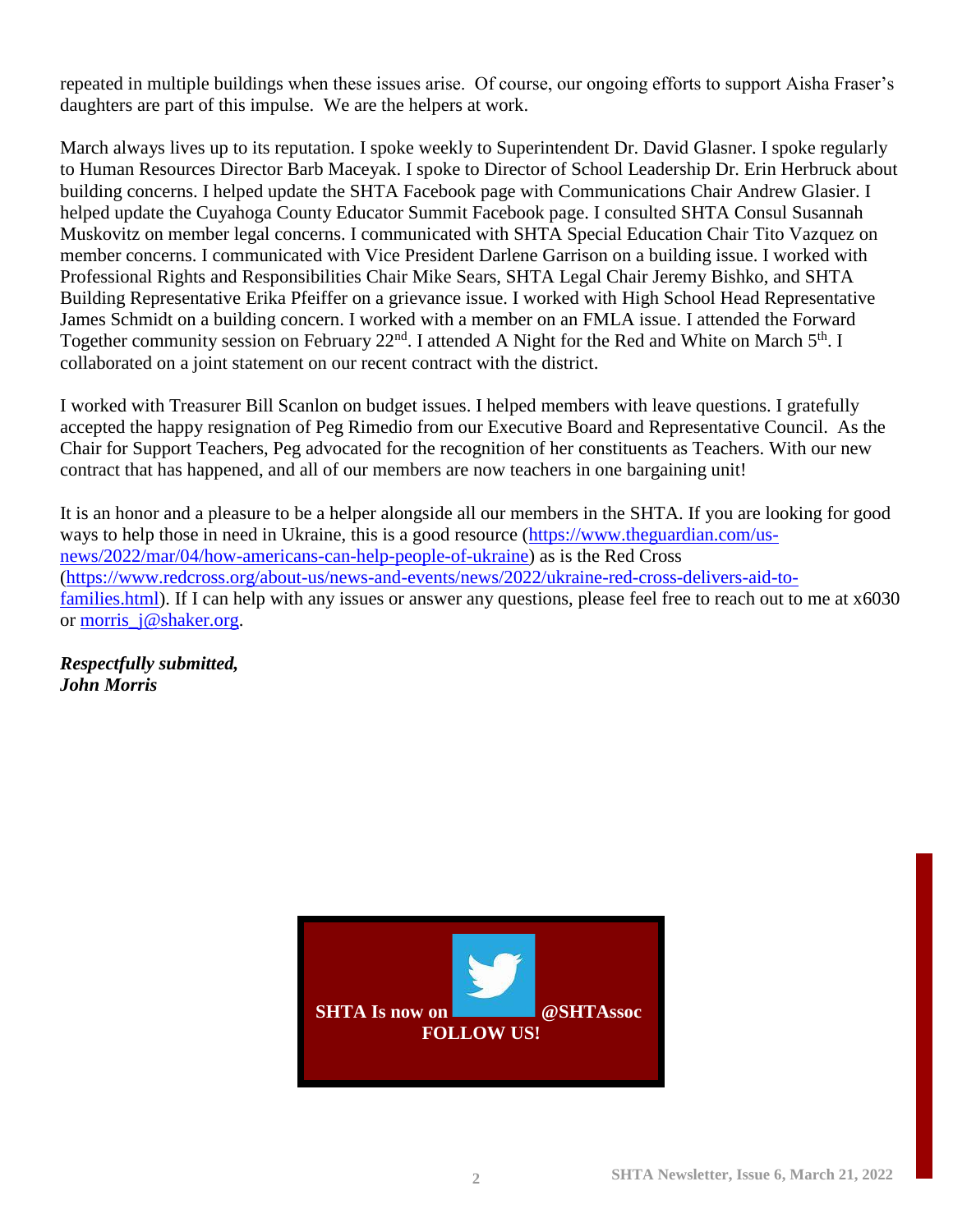## **VICE PRESIDENT'S REPORT**

It is so hard to believe that Spring Break is just around the corner. I must admit that I am truly looking forward to a week away from school. It will be a much needed time for everyone to relax, unwind, and rejuvenate. Quality family time is definitely a must. Wishing you and yours a fabulous Spring Recess.

During the month of February, I participated in Equity training and building rounds for Woodbury. The two-day training was very informative and the most enjoyable part of the training was working with the students: having an opportunity to listen to their ideas and perceptions was an eye-opening experience. I also attended a community session of Forward Together at Shaker Heights High School.

Student behavior has been an ongoing challenge this year at Woodbury. I had two meetings with a sixth-grade community and administrators to discuss concerns centering around student behaviors and devising an action plan for the continued aggressive behaviors.

The 30th annual *A Night for the Red & White* was a successful event. Over 400 attendees were present to assist with raising money for the students of Shaker Schools. Talents from our very own students were showcased throughout the evening. We heard from the jazz ensemble, choir, Sankofa performers and the Chanticleers. Thank you to all SHTA members who attended the event, donated to the silent auction and purchased tickets for our annual drawing.

SHTA Fellowship recipients continue to turn in their receipts to receive their reimbursement. If you have not turned in your receipts, please make sure that you take the time to submit them to me.

If you have any questions, comments or concerns, please don't hesitate to contact me at ext. 4997. Enjoy your Spring Recess.

#### *Respectfully submitted, Darlene Garrison*

## **TREASURER'S REPORT**

There has been a lot of discussion recently about mental health. We are hopefully coming out of the two toughest years in regards to mental health that most of us have ever experienced. Often, I play the role of keeping other people's spirits up, at least that's what I try to do. The last week of February, I was not feeling it. I was having a rough time and finding it difficult to motivate myself to keep plugging away. I slogged through the weekend and came to school Monday morning to the news of Jessica and Adam O'Brien's daughter Fallyn being in the hospital with newly diagnosed leukemia. This did not help my state of being. I wandered through the day thinking, "What should we do for Jessica? Is there something specific I could do to help?" Then Monday evening Carole Kovach sent an email out with a meal delivery form to support the O'Brien family. I was stunned at how quickly it filled up, with meals being offered from now all the way to June. It filled up so fast Carole expanded it allowing for more meals per week. This act of kindness and caring by our staff in a colleague's time of need buoyed my spirits. I looked around, with all the craziness of this school year, and I said to myself, "I work with some really great people. These people I walk by in the hallway each day and casually say hello to are truly good people. They take care of each other." Being witness to this kindness made coming to work each day easier, and has helped carry me through to Spring Break. Thank you, my colleagues, for helping me cope.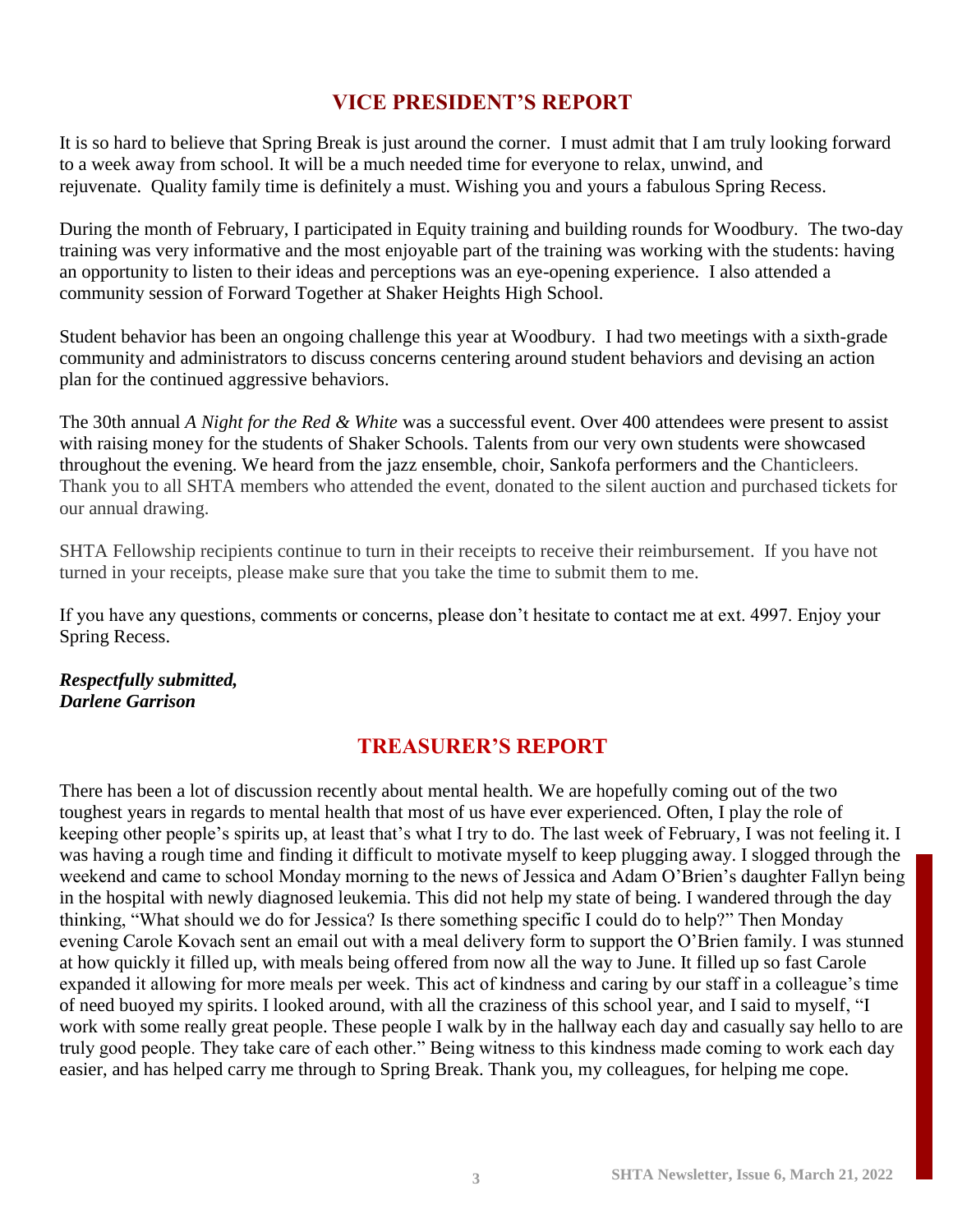I communicated with our accountants sharing paperwork with them for the audit of last fiscal year's books. The audit should be finished soon. I also communicated with our Edward Jones advisor to schedule for our Investments Committee's Spring meeting.

A proposed budget for next year will be presented to the Representative Council at the April Representative Council meeting. This gives the SHTA Representatives a chance to discuss the budget with their members before finalizing it for the May ballot.

The current financial report is included.

*Respectfully submitted, Bill Scanlon*

| <b>Shaker Heights Teachers' Association</b>                 | <b>Shaker Heights Teachers' Association</b>  |
|-------------------------------------------------------------|----------------------------------------------|
| <b>Profit and Loss</b>                                      | <b>Balance Sheet</b>                         |
| July 1, 2021 - March 17, 2022                               | As of March 17, 2022                         |
|                                                             |                                              |
| <b>Total Income</b>                                         | <b>Total ASSETS</b>                          |
| Income<br>0.00                                              | <b>Current Assets</b>                        |
| Members' Dues<br>106,722.00                                 | <b>Bank Accounts</b>                         |
| Total Income \$106,722.00<br>Investments 0.00               | 186,920.57<br>Key Bank (checking)            |
| Change in Value in Edward Jones<br>$-15,229.08$             | Key Bank Aisha Trust 0.00                    |
| Edward Jones-Fees & Charges-5,887.00                        | Key Bank Investments<br>0.69                 |
| $-$ \$21,116.08<br><b>Total Investments</b>                 | Key Investments2<br>0.00                     |
| Other Types of Income<br>0.00                               | <b>Total Bank Accounts</b><br>\$186,921.26   |
| Miscellaneous Revenue<br>45.24                              |                                              |
| Total Other Types of Income \$45.24                         | <b>Other Current Assets</b>                  |
| Uncategorized Income<br>50.00                               |                                              |
|                                                             | A/R - Aisha Trust<br>$-2,225.43$             |
| <b>Total Income</b><br>\$85,701.16                          | Edward Jones 13760-1-1<br>612,281.82         |
| <b>Gross Profit</b><br>\$85,701.16                          | 970,493.09<br>Edward Jones 13768-1-3         |
| Expenses                                                    | <b>Uncategorized Asset</b><br>0.12           |
| 0.00<br>Operations                                          |                                              |
| Accounting<br>161.88                                        | Total Other Current Assets \$1,580,549.60    |
| <b>Banking</b><br>111.15                                    | Total Current Assets \$1,767,470.86          |
| <b>Total Accounting</b><br>\$273.03                         | <b>TOTAL ASSETS</b><br>\$1,767,470.86        |
| Compensation<br>25,886.19                                   |                                              |
| Conferences & Meetings<br>460.41                            | <b>LIABILITIES AND EQUITY</b>                |
| <b>Executive Board</b><br>633.67                            | Liabilities                                  |
| 1,828.26<br>Fellowships & Grants                            | <b>Total Liabilities</b>                     |
| Insurance $5,419.00$                                        | Equity                                       |
| 5,000.00<br>Legal                                           | Opening Balance Equity 0.00                  |
| Officers' Expenses 134.00<br>412.62                         | Retained Earnings 1,728,248.32               |
| <b>Payroll Taxes</b><br><b>Public Relations</b><br>2,879.24 | Net Income<br>39,222.54                      |
| Publications 154.00                                         | Total Equity \$1,767,470.86                  |
| STRS (TPO Contribution) 3,398.20                            |                                              |
| <b>Total Operations</b><br>\$46,478.62                      | TOTAL LIABILITIES AND EQUITY: \$1,767,470.86 |
| Total Expenses \$46,478.62                                  |                                              |
| Net Operating Income \$39,222.54                            |                                              |
| Net Income<br>\$39,222.54                                   |                                              |
|                                                             |                                              |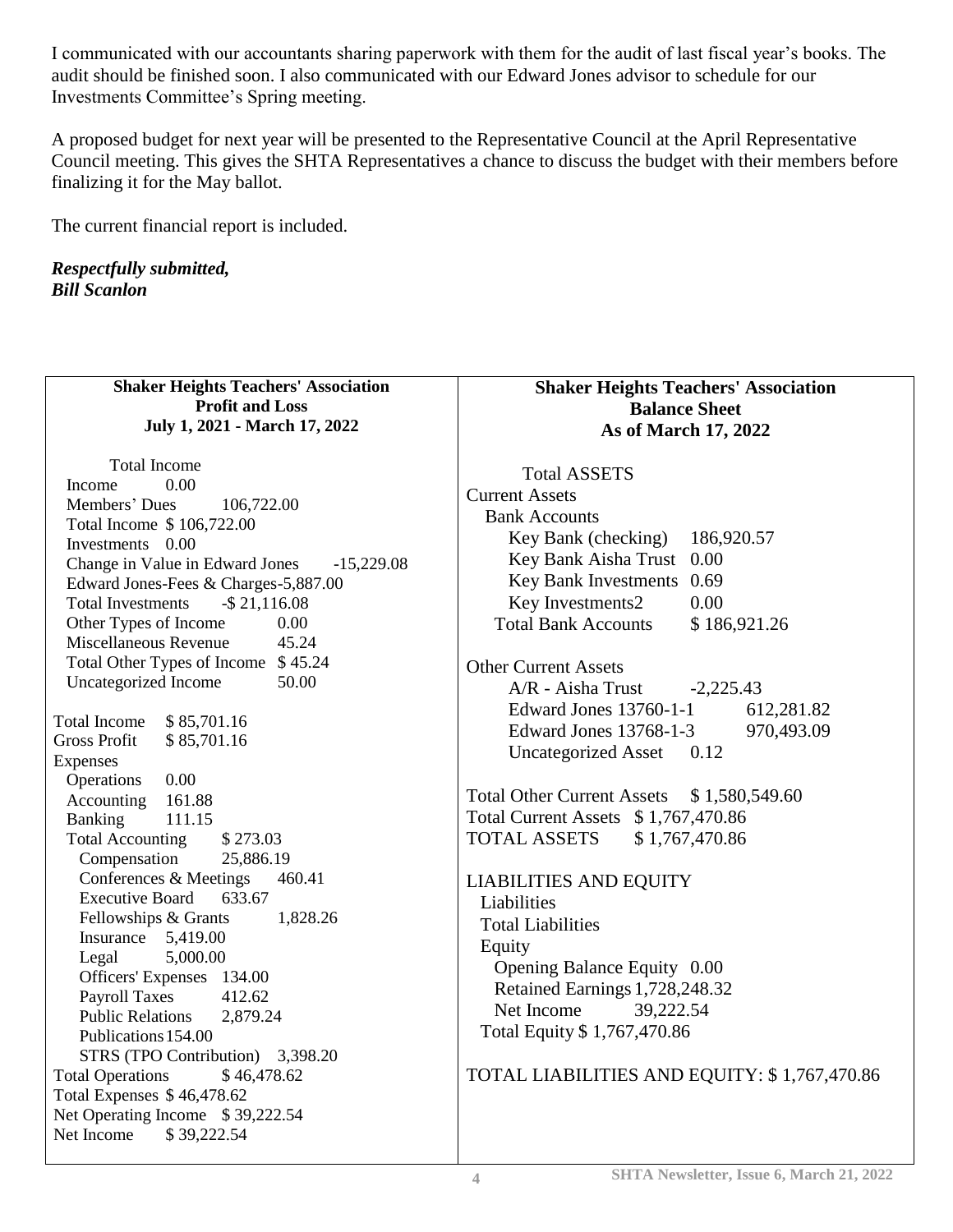# *EXECUTIVE BOARD REPORTS*

## **PROFESSIONAL RIGHTS AND RESPONSIBILITIES REPORT**

During the past month, I filed a grievance for Middle School members regarding:

#### **ARTICLE XXI - PROTECTION OF TEACHERS AND STUDENTS**

#### **21.01 General**

**The administration recognizes its responsibility to give all reasonable support and assistance to teachers with respect to the maintenance of control and discipline in the classroom in accordance with Section 3319.41 of the Ohio Revised Code.** It is the responsibility of the teacher to provide a classroom learning situation which provides an atmosphere for learning to take place; when it becomes apparent that a breakdown in classroom discipline is caused by a particular pupil who is disruptive in nature, it is the duty of the teacher and principal to find a reasonable solution to the problem.

**It is the intention of the administration to support teachers' efforts in maintaining orderly classrooms and in protecting them from unruly students.** When a student's behavior is so extreme that it disrupts the educational process, parents will be consulted and, if necessary, the police. Suspension and expulsion from school may be considered in accordance with the provisions of the Ohio Revised Code.

The step I hearing for this grievance is scheduled for March 23. If members from other buildings have evidence that there is no administrative support to help teachers "maintain orderly classrooms and protect them from unruly students", please reach out to me. Article XXI is designed to ensure we have a safe environment for teaching and learning when we come to work each day.

I also worked with members with questions about maternity leave, FMLA, worker's compensation, and supplemental contracts. When a member isn't sure which administrative staff person in Human Resources to contact about a situation, use this link to see each staff person's responsibilities: [https://www.shaker.org/Intranet\\_HR.aspx.](https://www.shaker.org/Intranet_HR.aspx)

The link can also be accessed on the Staff Intranet page by clicking on this icon:



Human Resources and Benefits

*Respectfully submitted, Mike Sears, chairperson*

## **EVALUATION COMMITTEE**

Hello Everyone! I continue to work with Human Resources Director Barb Maceyak to co-facilitate the Evaluation Committee and support members with evaluation concerns. The transition to the Ohio Teacher Evaluation System 2.0 (OTES 2.0) and use of the Ohio Evaluation System (OES) will continue through this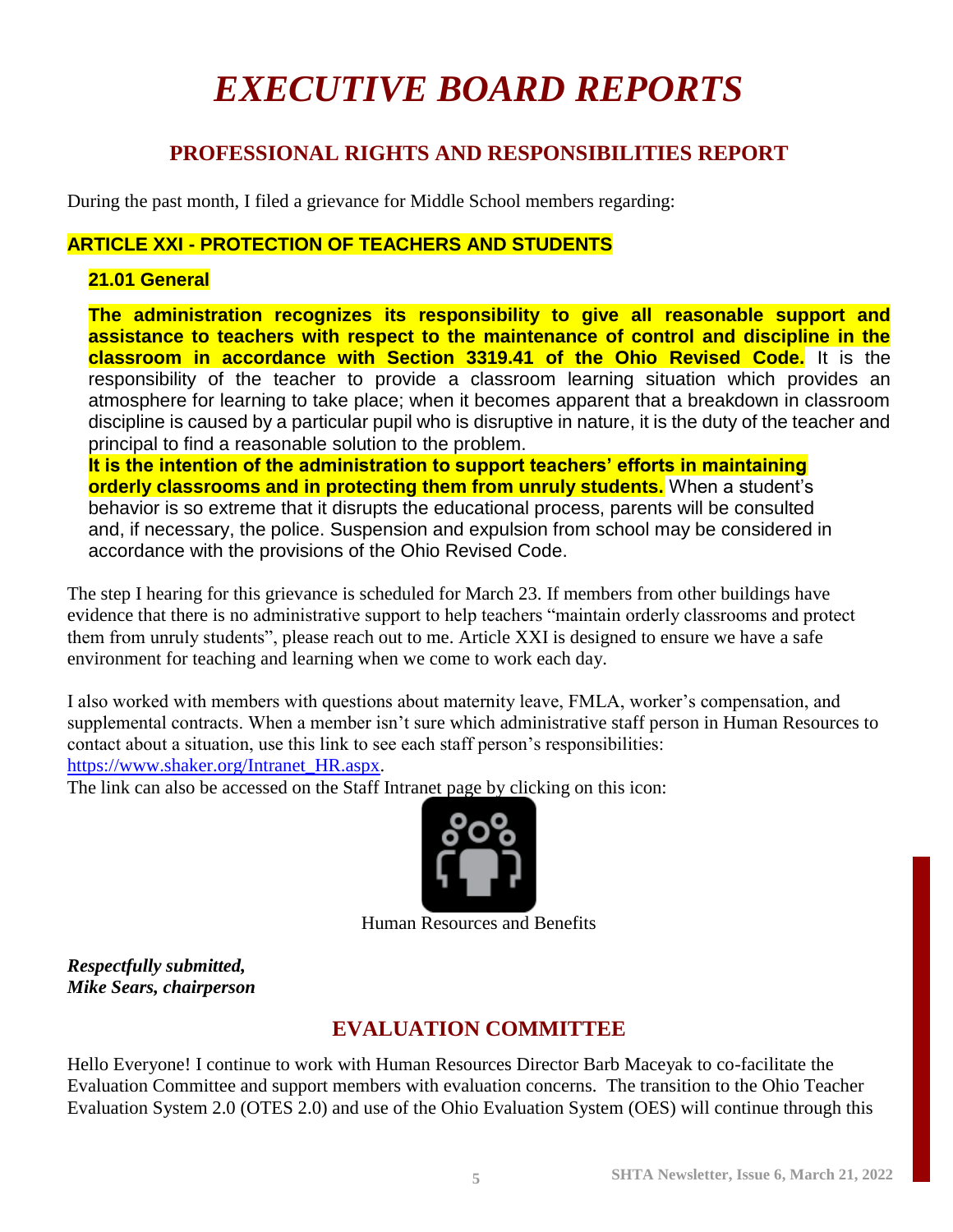year and next as we improve our use of the OES platform and increase our focus on assessment and High Quality Student Data (HQSD) as part of the evaluation process. The Evaluation Committee worked with Mindy Geschke of the Educational Service Center of Northeast Ohio on March 15 to learn about HQSD requirements and implementation. The committee is creating a menu of choices for selecting the HQSD instruments you will use for your evaluation next year. This menu is based on data collected from a pre-pandemic survey, as well as assessments that are currently used across the district that meet the criteria for HQSD. Be sure to reach out to any member of the Evaluation Committee, or your building SHTA Representative, if you have specific questions, concerns, or suggestions for HQSD selection and implementation. Stay tuned for developments through this spring!

I encourage you to access the highlighted link for evaluators and teachers on navigating the OES. Peer Evaluators should view the Principal Role video, in addition to the Teacher Role video. The videos are easy to scroll through for access to specific information, and they are fairly concise. If you still have questions about navigating OES after viewing the videos, please do not hesitate to reach out to any member of the Evaluation Committee for assistance. **[OTES 2.0 Resources](https://docs.google.com/presentation/d/1ImaSSHvfdLwOFLSazlR9qKckTUw2CvPT2Udyc1W_rrQ/edit?usp=sharing)**

Please note - in the past, we have split Informal Evaluations into two 15-minute walkthroughs. OTES 2.0 calls for one 30-minute observation at any time during the year. Formal evaluations should include one holistic observation and one focused observation, in addition to at least two conferences and two walkthroughs. The following slide deck also provides a reminder of details of OTES 2.0. **[EVALUATION POWERPOINT](https://docs.google.com/presentation/u/0/d/1wPm_xsDTMM6KvPoBJNRmiu57GkP1AyTQl51-iMB971Q/edit)**

#### *Respectful Submitted, Lena Paskewitz, Evaluation Chair*

## **SPECIAL EDUCATION COMMITTEE**

This past month, I attended and participated in the SHTA Executive Board meeting and general body meeting. I collaboratively solved various concerns with the Director of Exceptional Children Elizabeth Kimmel in the 6th of our monthly meetings. I worked with SHTA President Dr. John Morris over Exceptional Children concerns. I provided support to various SHTA members concerning issues including but not limited to job placement, personnel issues and work options. I participated and represented SHTA in the Kent State University LGBTQ Center virtual panel: *So, Your Kid Came OUT as LGBTQ+... Now What?* hosted by [Kent State's LGBTQ+](https://www.kent.edu/lgbtq)  [Center.](https://www.kent.edu/lgbtq)

I participated and supported a member in a Fact-Finding meeting with Shaker Heights High Assistant Principals Jacquelyn Baker and Marinise Harris. I participated in discussions with Shaker Heights High Assistant Principal Rebekah Sharpe concerning problem solving a situation. I participated in discussions with the high school and middle school Exceptional Children Department meetings. I consulted with SHTA Executive Board member Jeremy Bishko over a student placement concern at Shaker Middle School. I have spoken with Shaker Heights School Psychologists over workload concerns. I have communicated with Shaker Heights Exceptional Children Department Chairs over a variety of concerns in the district. I continue to work collaboratively with Shaker administrators, principals, assistant principals and Exceptional Children Supervisor (s) K-6 Erin Dzolic and 7-12 Supervisor Jennifer Currie on various issues to improve the functionality and support of the student and educators in the Exceptional Children Department in our district.

#### *Respectfully submitted,*

*Anastacio Tito Vazquez, Jr. M.Ed. Chairperson*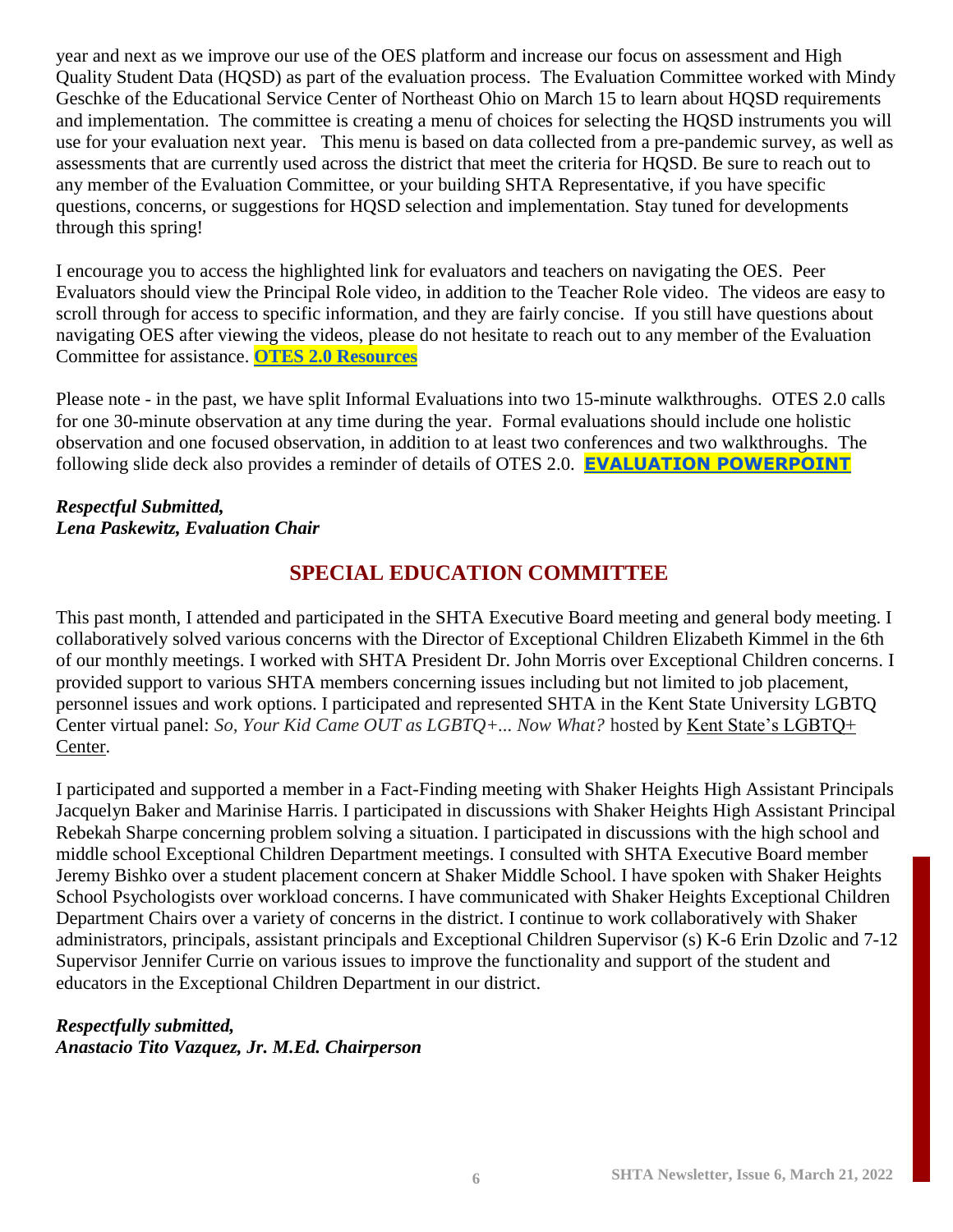## **PAST PRESIDENT'S REPORT**

Forward Together was the focus of several of the meetings that I attended in the past month. It was discussed at the February Finance and Audit meeting and was part of the March Finance and Audit meeting as well. It was also discussed at the March SHTA Executive Board and Representative Council meetings. The need for more input from diverse constituencies seems to be a priority. Focusing on the educational motivation and impact for any proposed changes has also been discussed. The possible timeline for presenting a ballot initiative was examined. This is available in the Minutes of the March 15 Finance and Audit meeting. Read the next paragraph to see how to access the Minutes.

At the March Finance and Audit Meeting, Dr. Lawrence Burnley, Shaker's Chief Diversity, Equity, and Inclusion Officer presented ["Making Excellence Inclusive: Operational and Financial Implications,](https://go.boarddocs.com/oh/shaker/fac/Board.nsf/files/CCJJ9L4C1A7E/$file/Finance%20%26%20Audit%20Conversation%20-%20DEI.pdf) A [Conversation with the Finance & Audit Committee.](https://go.boarddocs.com/oh/shaker/fac/Board.nsf/files/CCJJ9L4C1A7E/$file/Finance%20%26%20Audit%20Conversation%20-%20DEI.pdf)"

I am looking forward to seeing Executive Board and Representative Council members in person in April. Have a safe and restful spring break.

*Respectfully submitted, Becky Thomas, chairperson*

## **POLICY COMMITTEE**

As we all approach the homestretch, our association continues on meeting current issues and challenges, as well as dealing with the perfunctory tasks that cycle throughout the school year. By-Law IV, ADMINISTRATION elucidates the responsibilities of the Executive Board, and provides a broad view of what we do.

The Executive Board:

1. Shall meet each month prior to Representative Council or at the call of the President.

2. Shall prepare and submit for approval to the Representative Council and/or general membership a tentative plan of activities for the year which shall include consideration of the recommendation made in the annual reports of the previous year which have been accepted and endorsed by Representative Council and/or the membership as officially approved policy.

3. Shall manage the activities of the Association.

4. Shall provide for the official representation of the Association in all relations and communications with the school administration, the Board of Education and any other organizations.

5. Shall perform other duties as assigned by the President.

Some of our upcoming endeavors include running our election for representative council members and voting on our budget. And don't forget to attend the SHTA organized Service Recognition ceremony in May!

#### *Respectfully submitted, Tim Kalan, Chairperson*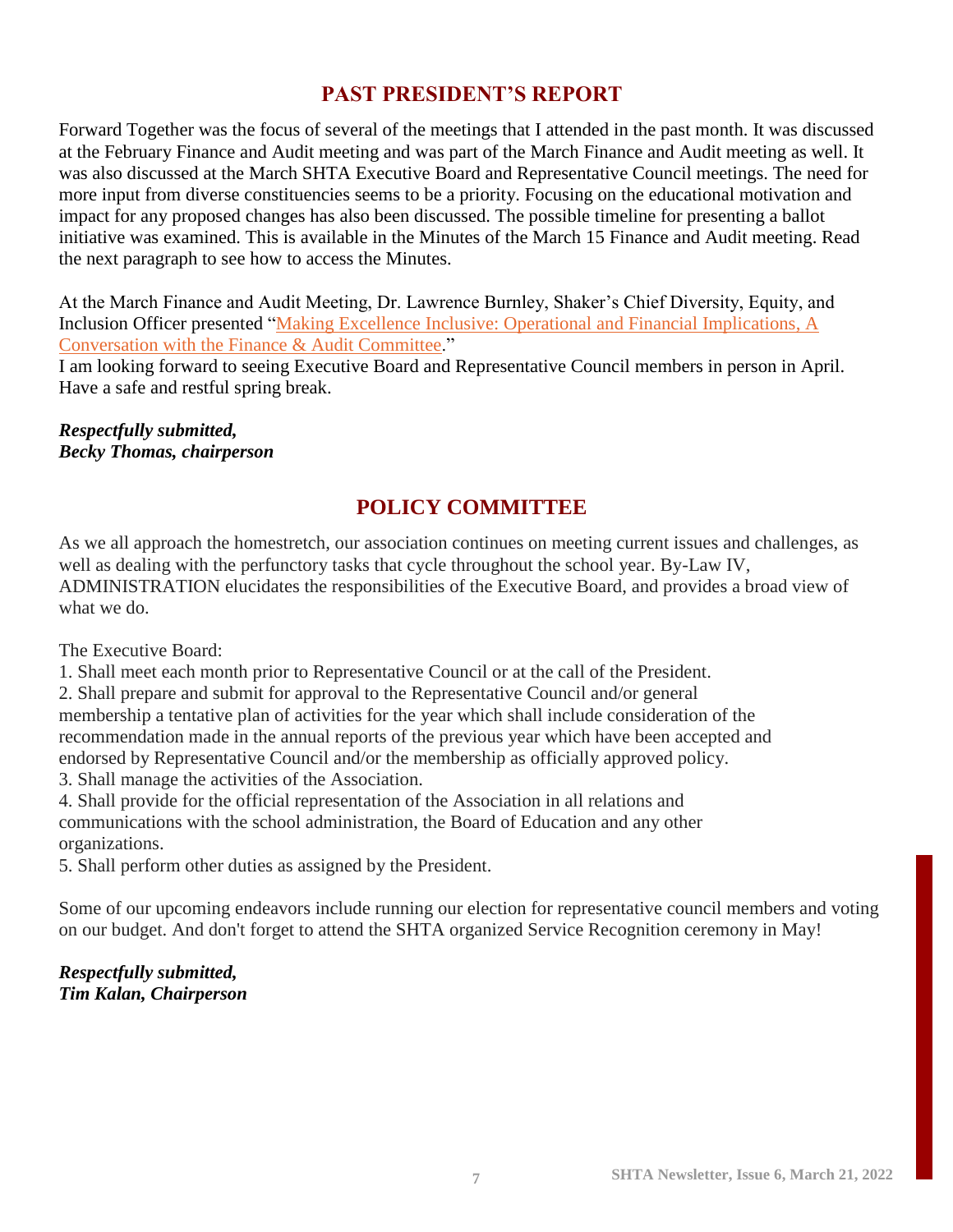## **MEMBERSHIP/ELECTIONS COMMITTEE**.

Thank you for taking the time to participate in our contract ratification vote. I sent the ballot and communicated results with the assistance of Andrew Glasier. Special thanks to Andrew Glasier and James Schmidt for always supporting me. If I can be of assistance, do not hesitate to contact me at thomas  $c@shaker.org$ .

#### **The 2021-2022 Elected Representative Council Members are:**

**Boulevard- Cathy Grieshop, Angela Anderson, alternate Onaway- Paula Klausner Fernway- Victoria Rosen Lomond- Jill DiPiero, Steve Smith, Veronica Malone Mercer- Nicole Cicconetti Woodbury-Stacey DeYoung, Aquita Shepherd, Lee Appel Middle School- Jackie Abrams, Erika Pfeiffer, Matt Klodor, High School – James Schmidt, Brian Berger, Jessica O'Brien, Tod Torrence, Aimee Grey, Enid Vazquez, Kim Roberts, Joel Rathbone IC- Linda Roth**

*Respectfully submitted, Chante Thomas, chairperson*

## **DIVERSITY, EQUITY & INCLUSION COMMITTEE**

As we concluded our African American History Month, I am most thankful for the forum that allows me the opportunity to share information via a book share. Each book focused on the need to continue to fight against systemic racism in our nation's schools. I become more aware of our district's desire to begin the conversation as well as have an action plan that is implemented beyond the committees and conference rooms.

I had the opportunity to attend the Equity, Advisory, and Action Team meeting on March 2nd. The conversations were real and necessary. If we are to move forward together, we must address the lack of teachers of color, both male and female, in our classrooms. In addition, the implicit bias that students feel daily in their classrooms and communicate with their families is enormous. White teachers are the majority in our district, and it is imperative that they understand their racial identity and whiteness.

The book I am sharing this month, is a guide to helping eradicate the ills that plague our black boys and discount their value. *The Guide for White Women who Teach Black Boys* Eddie Moore Jr., Ali Michael, Marguerite W. Penick-Parks., brings together research, activities, personal stories, and video interviews to help us all embrace the deep realities and thrilling potential of this crucial American task. Schools are failing our black boys is not a new phenomenon, but a reality. If change is going to occur, teachers will need to identify their academic weakness, address them, and change them. The frank discussions, scenarios and students' accounts will grab your attention, and move you to action. Our white teachers are a valuable resource and have the ability to make substantive changes that will impact students for a lifetime.

*Respectfully submitted, Angela Goodrum*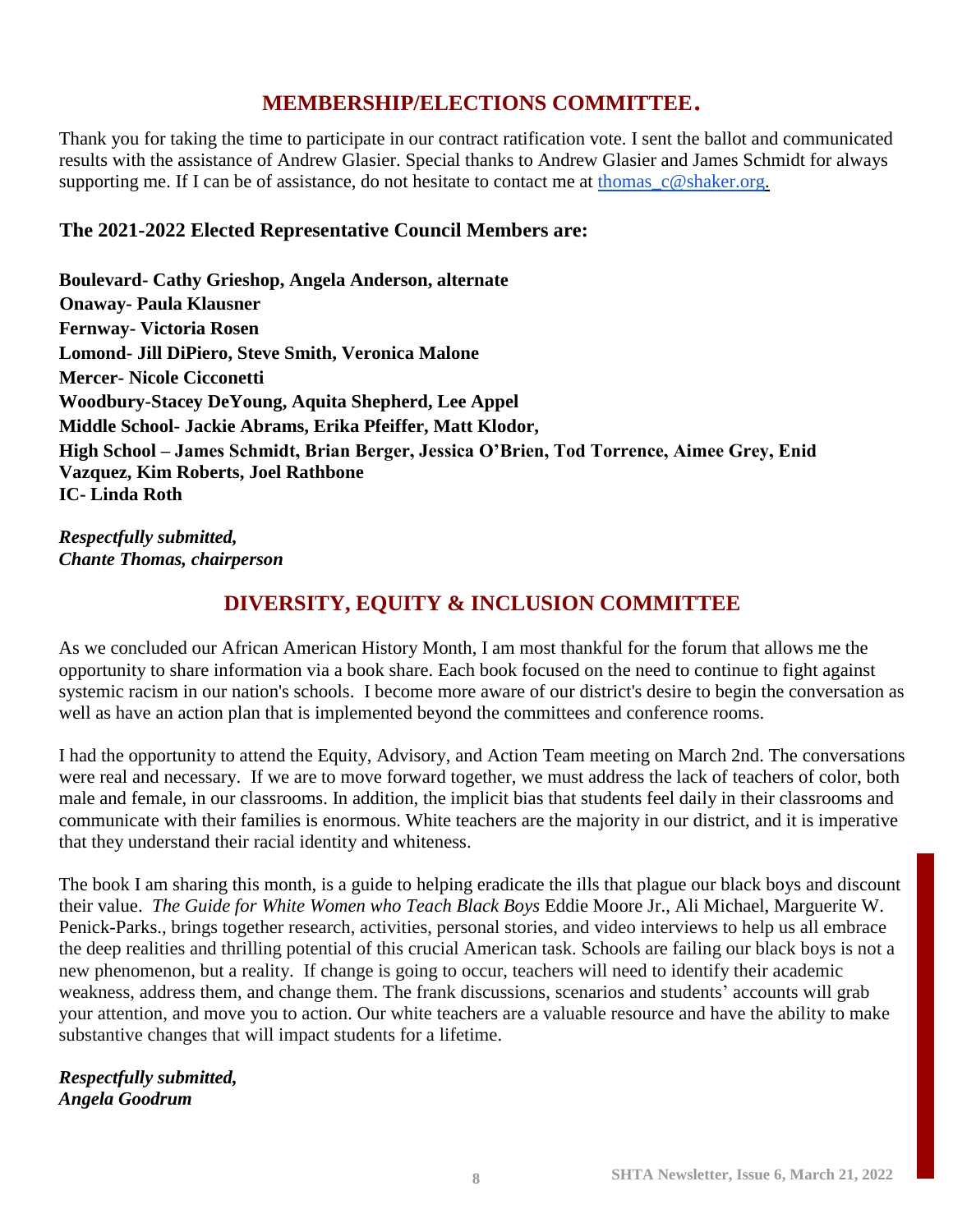## **SHTA PAC COMMITTEE**

This month we updated the PAC FB page and talked with a representative from Honesty for Ohio Education about [Ohio House Bill 327.](https://www.honestyforohioeducation.info/hb-327.html) This bill undermines the learning environment by restricting the exploration of ideas, teaching methods, curriculum, and lesson plans. It also restricts essential professional development and training, violates academic freedom in higher education, threatens and intimidates educators with severe penalties without clear standards for violations, and much more.

Many groups, including the Ohio Education Association, NAACP, Children's Defense Fund Ohio, ACLU Ohio, have spoken out against this bill. The College Board has stated that if the Bill passes, they will pull Advanced Placement classes from all Ohio schools. This bill threatens academic integrity and freedom of speech.

This bill is scary. We MUST encourage people from all over Ohio to reach out to friends and family asking them to send a message to State and Local Government the committee insisting this bill is dropped. Please see the [Honesty for Ohio Education](https://www.honestyforohioeducation.info/hb-327.html) web site to find ways to easily oppose this bill and please spread the word!

#### *Respectfully Submitted, Cathy Grieshop and Jessica O'Brien, Political Action Committee Co-chairs*

## **NEW TEACHER COMMITTEE**

Hello Colleagues, it is finally feeling like Spring has sprung, for now at least. If any of you are planning to submit documentation for Salary Reclassification, it is due to Stacy Poole by March 29, which is two weeks before the April Board Meeting. Should any of you have questions about final evaluations, please do not hesitate to contact me.

*Respectfully Submitted, Wendy Lewis*

## **PUBLIC RELATIONS COMMITTEE**

The Public Relations Committee has completed the distribution of SHTA shirts. If you have not received your shirt please feel free to send an email including your order number to bognar r@shaker.org. Plans are underway for an additional t-shirt sale in the fall. This fall sale will include other fashionable items.

*Respectfully Submitted, Bob Bognar*

## **OCCUPATIONAL HEALTH & SAFETY COMMITTEE**

The district ended the mask mandate on March 1st in accordance with guidance from CDC and CCBH. In the event that the number of active cases of COVID-19 rises significantly in our area, we expect that the guidance would be revisited.

In addition, as of Thursday, March 10, school districts also are no longer required to collect reports of COVID-19 cases, provide community case notifications or report cases to local health departments unless a COVID-19 case is detected through a school-administered test. As a result of this change, families no longer need to report positive cases of COVID-19 to the District.

*Respectfully Submitted, James Schmidt, Chairperson*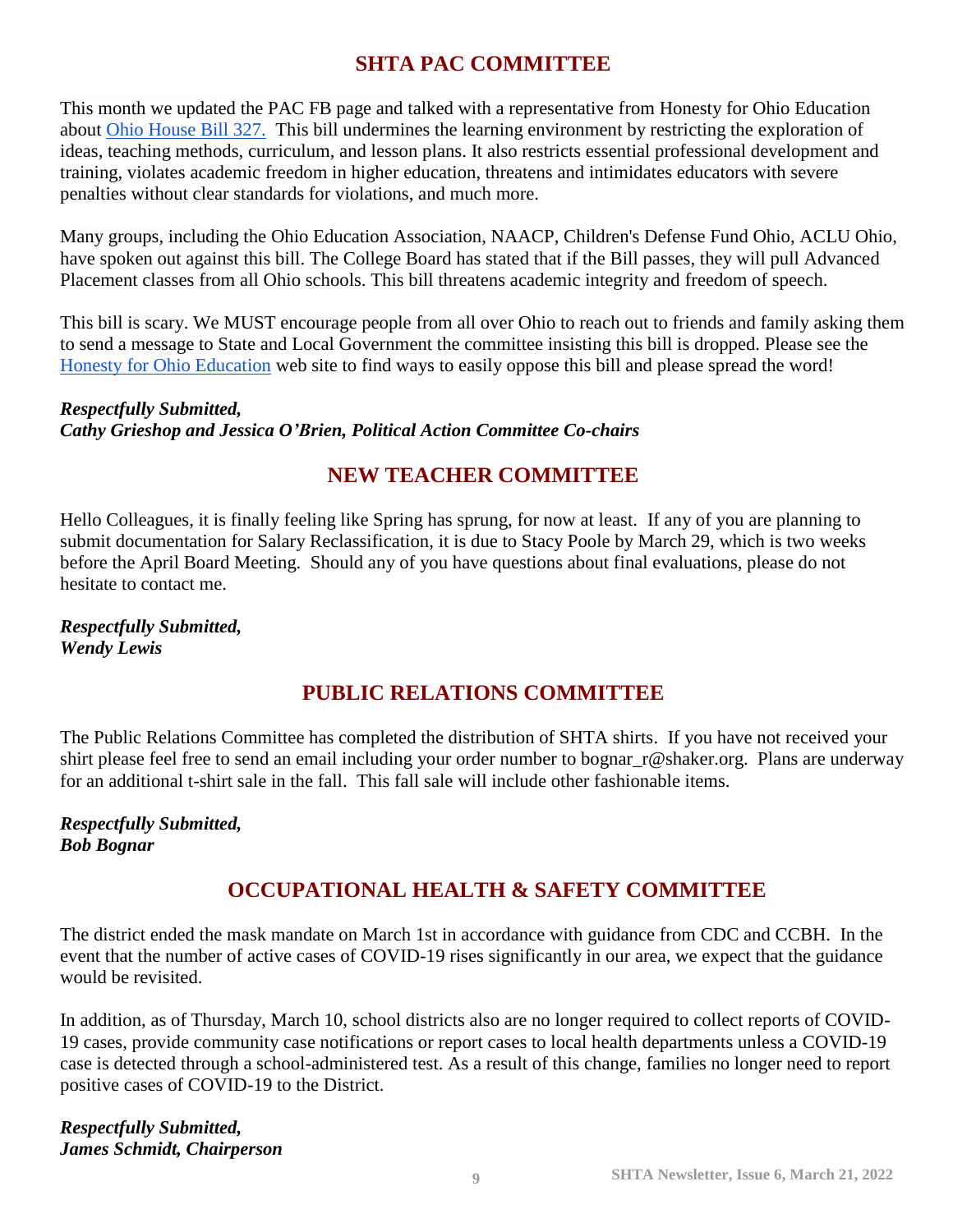## **SICK DAY TRANSFER COMMITTEE**

We have four members currently benefiting from the Sick Day Transfer Program, two of whom have been able to return to work full time. Unfortunately, Kenya Gest did not have enough days donated at the time she returned to work to cover her last paycheck. Thanks to Bryan Christman and Shelley McDermott, we were able to get a short extension to solicit enough donations to cover this shortfall. Kenya needs 5.6 days, which equates to 14 days donated by members. If you would be willing to donate one day or even half a day to keep Kenya in full pay status, it would be appreciated. Angela Anderson is also reaching the end of her donations, but could still use more days.

For SHTA Members, if you would like to donate sick days to either Kenya Gest or Angela Anderson, please make a copy of this form and complete it. Once it is complete, you may either share it with me electronically or print it and send it to me at the High School via interschool mail. [Sick Day Donation Form](https://docs.google.com/document/d/1oCPv0Knm1IfB38w8WiyMfNT9GSArN8m4crlRm3M-RxU/edit?usp=sharing)

For clarification, you are indicating the maximum number of days that you would be willing to donate to the recipient. Those days will most likely not come out of your sick leave balance all at once. Donations are made as needed to ensure that the recipient has all of their days covered by sick days in a given pay period. Additionally, donations to a particular recipient are spread out and made evenly from all potential donors to that recipient. If there are a large number of possible donors, we may only need to take one sick day or possibly even a half of a sick day from one donor in a given donation's pay period. If you have any questions about the Sick Day Donation process, please email me at schmidt  $j@shaker.org$  and I will be happy to answer them.

*Respectfully Submitted, James Schmidt, Chairperson*

## **LEGAL AID COMMITTEE**

I consulted with SHTA President Dr. John Morris about member issues. I collaborated with SHTA Middle School Head Representative Erika Pfeiffer and SHTA Professional Rights and Responsibilities Chair Mike Sears about building issues. I consulted with Special Education Chair Tito Vazquez about building concerns.

*Respectfully submitted, Jeremy Bishko*

## **LEGISLATIVE COMMITTEE**

The Plain Dealer is [reporting](https://www.cleveland.com/news/2022/03/ohio-high-schoolers-in-ap-courses-may-not-get-college-credit-if-two-bills-in-the-legislature-become-law.html) that the College Board is threatening to remove the Advanced Placement designation from high school courses in Ohio if the state legislature limits what teachers can discuss in some courses. At issue are two bills in the Ohio House that limit what teachers can discuss.

The Plain Dealer is following the [story](https://www.cleveland.com/staff/lahancock/posts.html) of retired teachers asking the STRS to provide a cost-of-living allowance even though we have seen significant inflation and significant gains in the stock market. The route that the retirees are taking could lead them to the Ohio Supreme Court because they are asking for a change in the STRS's policy of releasing information.

The Ohio Capitol Journal is [reporting](https://ohiocapitaljournal.com/2022/02/17/ohio-house-considers-bill-for-students-to-use-public-school-money-for-private-schools/) on the "Backpack Bill" in the Ohio House that would take tax revenues that had been headed toward local schools and redirect them to private schools.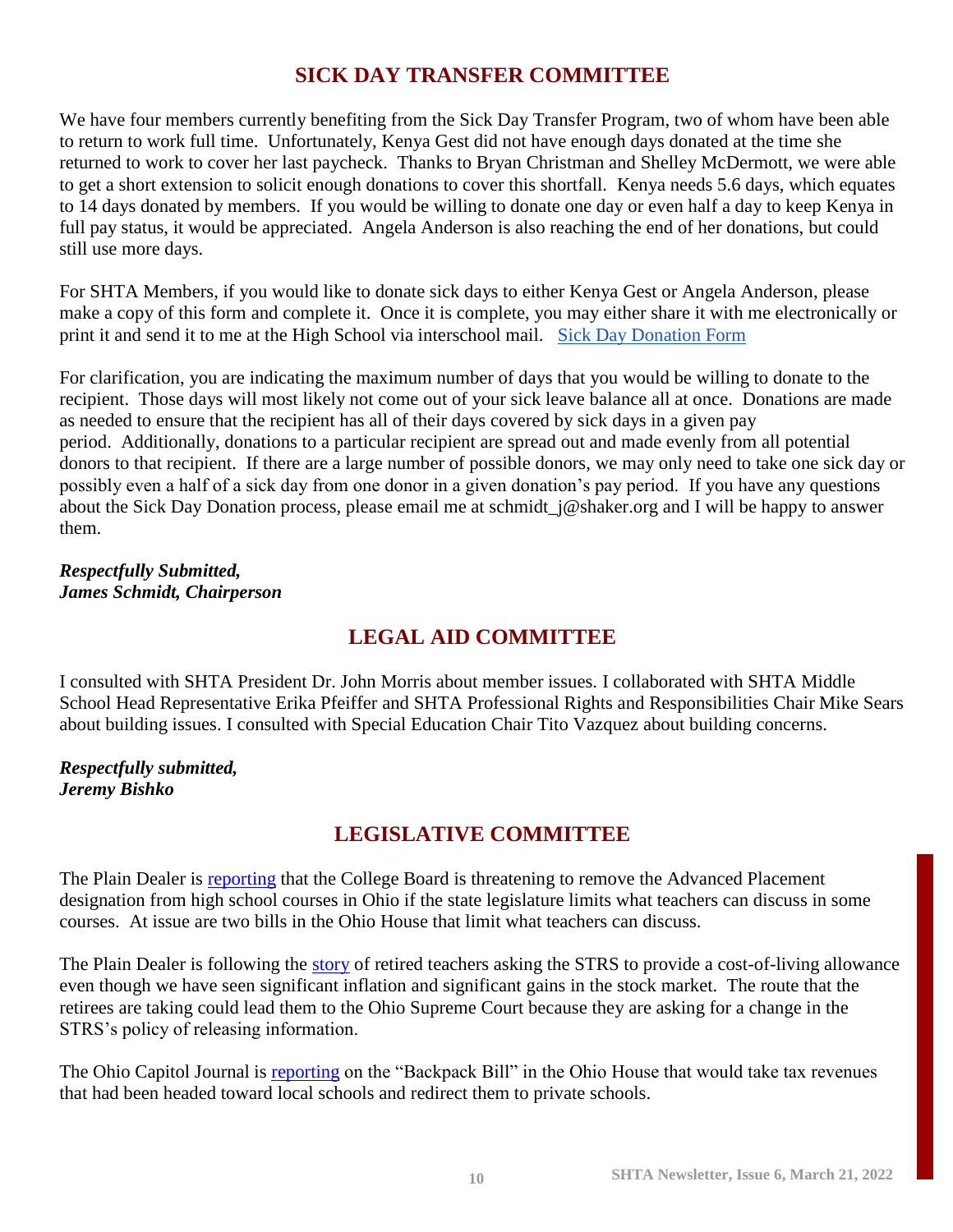The Ohio House and Ohio Senate are in a [conflict](https://www.cleveland.com/news/2022/03/ohio-house-rejects-senates-version-of-bill-limiting-how-school-districts-challenge-property-values-at-boards-of-revision.html) about the process by which a school district can have properties appraised for taxes.

The Columbus Dispatch is [reporting](https://www.dispatch.com/story/news/education/2022/03/07/who-applied-ohio-state-superintendent-heres-list/9345071002/) on the search for a new state superintendent of schools for Ohio (28 people have applied).

If you know of an education issue that is in transition in the legislative world, please let me know about it.

*Respectfully Submitted, David Klapholz*

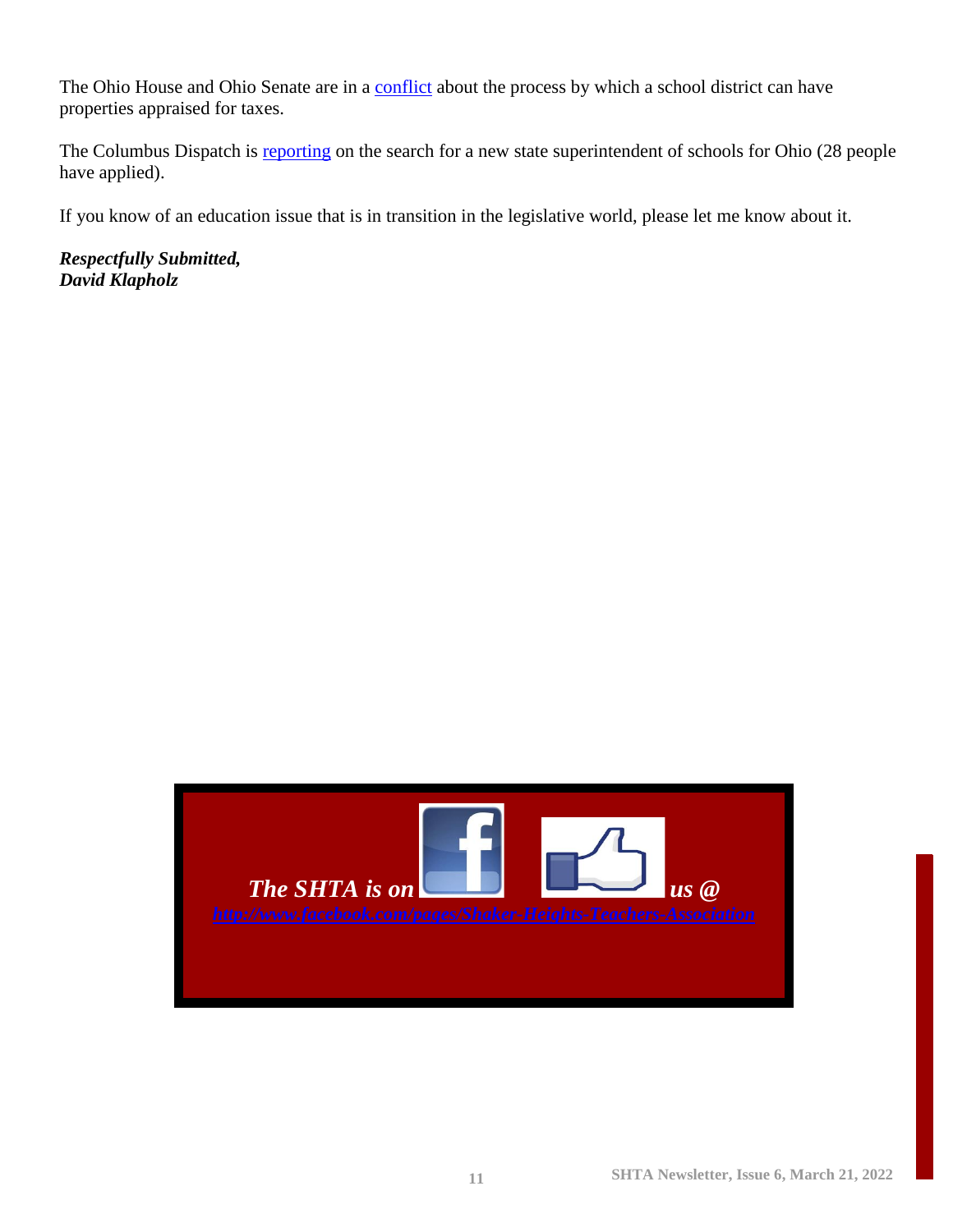## **MINUTES FOR THE REPRESENTATIVE COUNCIL MEETING**

*SHTA President, Dr. John Morris* started the March 14, 2022 Rep. Council Meeting at 4:30PM. The meeting took place via Google Meet.

*Shaker Heights Middle School Principal, Michelle Hughes* greeted the SHTA Representative Council. She said that this was her first year in her role as principal and she has had a warm welcome and a tremendous amount of support. She thanked the SHTA leadership in her building for helping her learn institutional knowledge and thanked members for all of their hard work.

**A motion for approval of the MINUTES** from the February 14, 2022 Representative Council meeting was made by Jeremy Bishko and seconded by Erika Pfeiffer.

## **Administration Report**

**Barbara Maceyak, Director of Human Resources** was present for the Representative Council meeting.

- Participating in staffing meetings
- Met with elementary education principals to see where we stand for staff for next year
- Transitioning to Powerschool
- New postings will be in the new system
- AppliTrack will still be active until we get all reports moved
- Employee records will be moving to electronic files which will be much easier with everything together in one place
- She would like members to encourage colleagues to send letters as soon as possible if they are planning to retire this year so that HR is aware and can post openings
- Remember that to get on the April 12th board meeting agenda for reclassification, forms should be submitted two weeks before,

## **Officers' Reports**

#### *President, John Morris*

- Spoke weekly to Superintendent Dr. David Glasner.
- Spoke regularly to Human Resources Director Barb Maceyak.
- Spoke to Director of School Leadership Dr. Erin Herbruck about building concerns.
- Helped update SHTA Facebook page with Communications Chair Andrew Glasier.
- Helped update Cuyahoga County Educator Summit Facebook page.
- Consulted SHTA Consul Susannah Muskovitz on member legal concerns.
- Communicated with SHTA Special Education Chair Tito Vazquez on member concerns.
- Communicated with Vice President Darlene Garrison on a building concern.
- Worked with Professional Rights and Responsibilities Chair Mike Sears and SHTA Legal Chair Jeremy Bishko on a grievance issue.
- Worked with High School Head Representative James Schmidt on a building concern.
- Worked with a member on an FMLA issue.
- Attended Forward Together community session on February  $22<sup>nd</sup>$ .
- Attended Night for the Red and White on March 5<sup>th</sup>.
- Accepted the happy resignation of Peg Rimedio from our Executive Board and Representative Council. Support Teachers are no more!
- Collaborated on a joint statement on our recent contract with the district.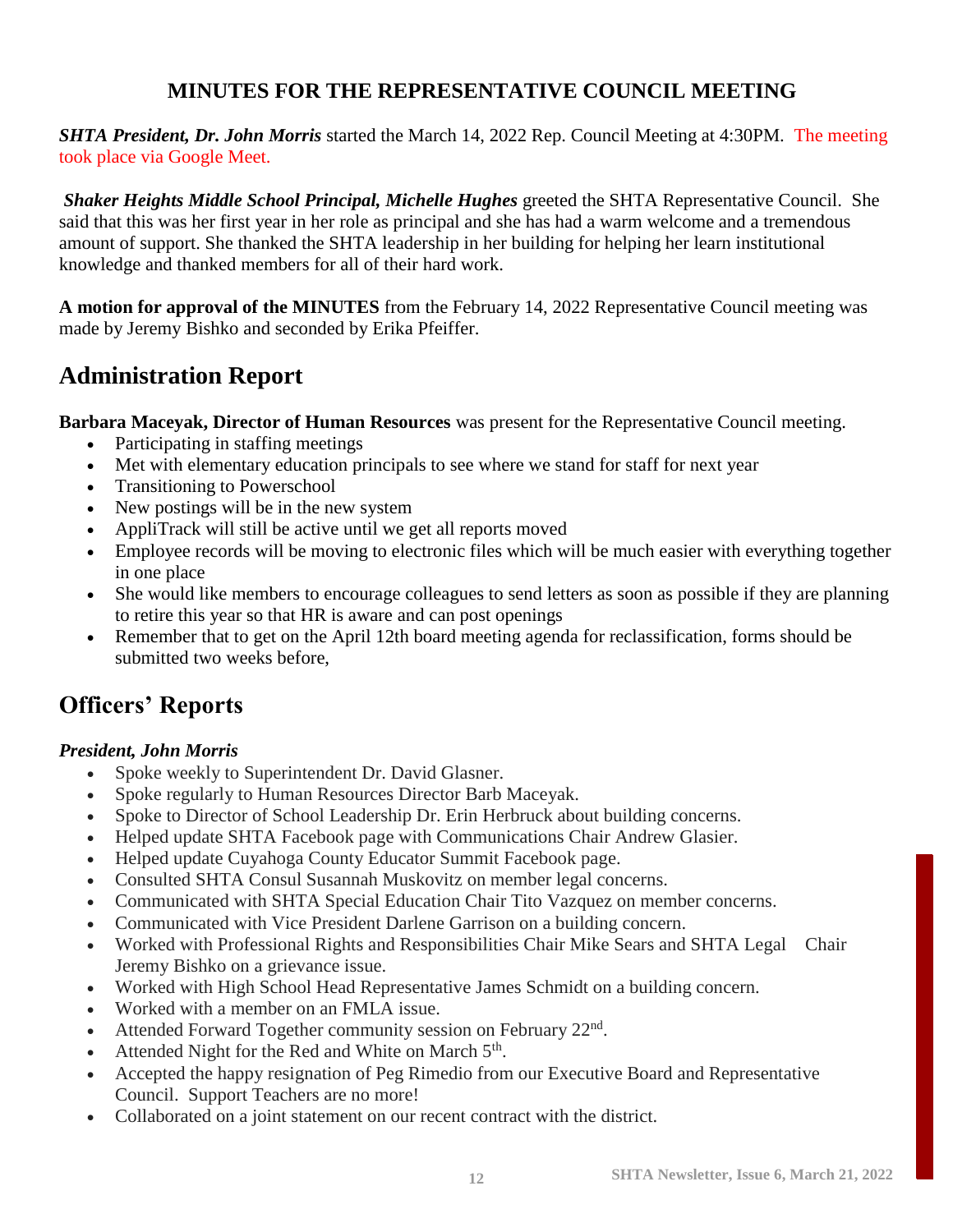- Worked with Treasurer Bill Scanlon on budget issues.
- Helped members with leave questions.

#### *Vice President, Darlene Garrison*

- I participated in Equity Training and Classroom Rounds at Woodbury with West Wind facilitators and Woodbury's Equity Team.
- Attended one community session of Forward Together at Shaker Heights High School.
- Met with a sixth-grade community and administrators at Woodbury to discuss concerns centering around a student and the plan for continued aggressive behavior when the student returns to school. Two meetings took place.
- Created a gift basket of Van Aken Market District gift cards and two bottles of wine for the SHTA donation to A Night for the Red & White Silent Auction.
- On Saturday, March 5th, attended the Annual Night for the Red & White Gala at Landerhaven.
- Collected receipts and sent reimbursements to members who were awarded SHTA Fellowship Grants.

#### *Secretary, Lisa Hardiman*

- Participated in virtual meeting with members to discuss the new contract
- Completed SHTA drawing and notified winners
- Sent email to SHTA members announcing winners of the drawing
- Participated in Teacher advisory meeting, one of which focused on Forward Together concepts

#### *Treasurer, Bill Scanlon*

- Worked on the negotiating team
- Attended A Night for the Red & White
- Dealt with the trust for Aisha's Fraser's daughters
- Scheduled meeting with Edward Jones advisor
- Did paperwork for PAC
- Helped the high school get food for a family with a sick child.
- Spoke at March's Shaker Heights Board of Education meeting to tell BOE how productive the negotiating experience was.

## **Building Representative Reports**

#### *Boulevard— Cathy Grieshop*

- Teachers are hoping lunch and recess will be scheduled together in order to gain the missing hour and ½ back next year.
- Thank you to the administration for hiring more substitutes and paraprofessionals however we still have many SHTA members covering lunch and classes.
- We are thankful for the extra couple of days to work in ProgressBook.
- I continue to meet with Principal Neal Robinson a few times a month.

#### *Lomond-Jill DiPiero*

- Meeting regularly with Principal George Clark
- Completed the first part of Equity Rounds

#### *Mercer-Nicole Cicconetti*

- Attended A Night for the Red & White
- Hand delivered new SHTA apparel to members
- Regular communication with Mercer Principal Roneisha Campbell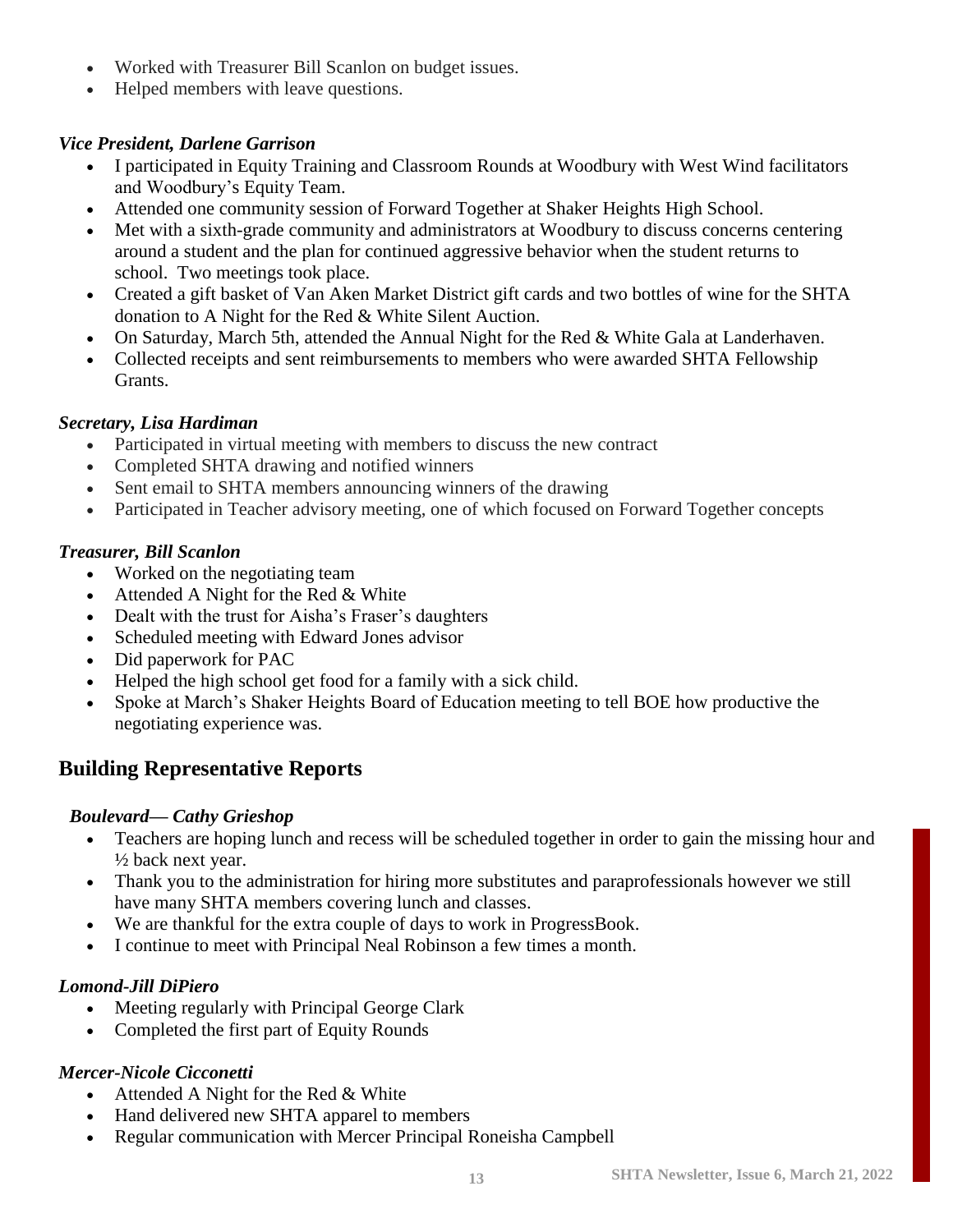#### *Onaway—Paula Klausner (Tim Kalan reporting)*

• I have been speaking to our kindergarten teachers about their serious need for consistent, reliable aide support in their classes. Aides are provided for the first month or so of school, but, after that, there are not regularly assigned aides in their classrooms. This year has been particularly difficult, with so many children coming to kindergarten after NO socialization or preschool experience. I believe that the kindergarten teachers at all 5 lower elementary schools are having the same struggles. They need permanent, reliable aides, one in each classroom

#### *Woodbury— Stacey DeYoung*

- I try to meet with Principal Tiffany Joseph every other week.
- We spoke about discipline issues and when students are removed for a Take 5 break what's the next step if a student is removed several times in a day or a week? We need a plan.
- Teachers are calling for a student to be removed from the classroom due to behavior and being told that no one can come and remove the student and/or that the space is full and no other students can be placed in the room. What happens then?
- The SHTA representatives sent out a building survey to members to see what the areas of most concern are right now. This will be shared with administration and SHTA president as soon as possible.
- Many students with IEPs have no paraprofessional support, although it is part of their education plan.
- We have a field trip this week and although teachers have serious concerns about student behavior, we have been told all students will attend and have no clear plan in place to have a successful trip.

#### *Middle School—Erika Pfeiffer*

- Consulted with Principal Michelle Hughes weekly on various building items.
- Represented a member in a fact-finding meeting
- Represented a member in a pre-disciplinary meeting
- Met with members to address individual questions and concerns
- Consulted with Legal Aid Jeremy Bishko on building issues
- Served as SHTA representation in Redesign Team meetings
- Continued supporting members on the SMS grievance which is as yet unanswered. The extended deadline was 4 pm today.

#### *High School—James Schmidt*

- A group of more than thirty teachers met several times over the past month to develop a schedule for next year. While no one was 100% happy with the three schedules that were presented to Principal Eric Juli and Director of Curriculum & Instruction Dr. John Moore for consideration for next year, all three schedules addressed some of the issues with our current schedule.
- We are now awaiting the final decision as to what our daily schedule will look like next year and hope that it will not be in violation of our contract, as this year's schedule was when it was released in mid-August.

#### *Innovative Center--Linda Roth*

• The IC teachers would like to share a huge shout out to Innovative Center Coordinator Matt Simon for envisioning, creating, and leading a school that restores passion and purpose in both students and staff. In addition, Mr. Simon has developed a school that centers health and wellbeing, meaningful learning, inclusion, and relationships. We are proud and grateful to be part of this innovative educational model.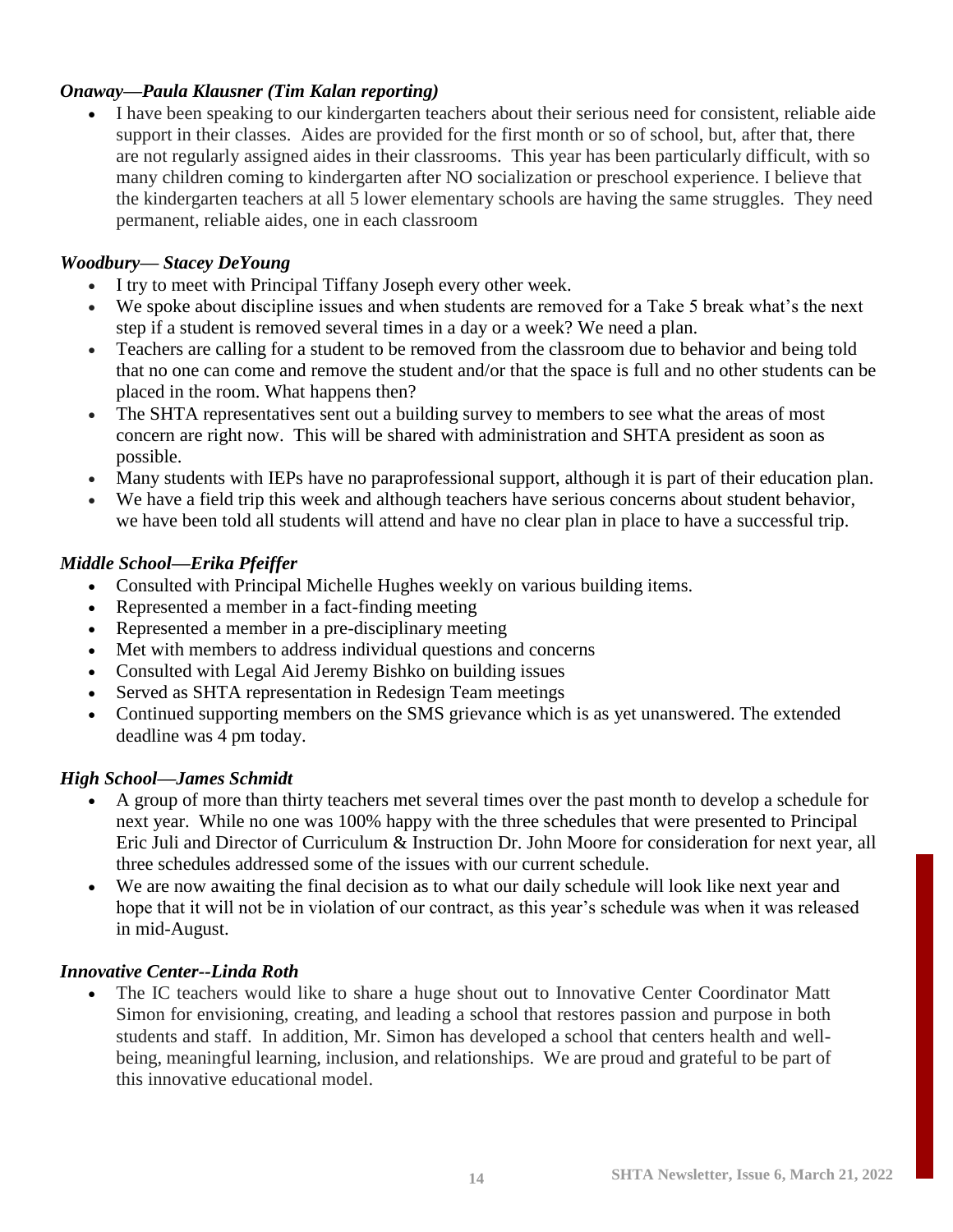## **Executive Board Reports**

#### *Publications—Andrew Glasier*

- Updated Facebook and Twitter account
- Worked with SHTA Diversity, Equity & Inclusion chair Angela Goodrum and Diversity, Equity & Inclusion Learning Specialist Dr. Nicole Paterson on Black History Month social media posts
- Sent out Newsletter to members and later administrators and community.
- Added Elections addendum before newsletter was posted on website
- Sent out emails to membership, including tentative agreement meeting information, Red & White winners, And elections information
- Editorial: Last month 3 editorials from 3 levels: elementary, middle school and high school. This month, Elementary Art Teacher Tim Kalan & former SHTA-ST now SHTA Teacher, Bonnie Gordon
- Evaluation committee met March 15 to learn about HQSD
- St. Baldricks: thank you to all who donated. Was able to raise over \$3200, \$25,000 overall

#### *Evaluation - Lena Paskewitz*

- Have Highly Qualified Student Data training at the administration building
- Attended A Night for The Red & White
- Sharing CSC information on Wednesday

#### *Teacher Education - Wendy Lewis*

- Hope evaluations are going well
- Turn in reclassification forms by March 29th

#### *Membership and Elections-Chante Thomas*

- Thanks for encouraging members to vote on February 22nd
- Communicated results of the election

#### *Policy-Tim Kalan*

- Attended numerous Forward Together discussions
- Helped member with salary classification concern
- Attended a teacher evaluation meeting
- Wrote essays for our newsletter

#### *Public Relations-Bob Bognar*

- All SHTA shirts have been distributed. Have gotten positive feedback.
- If you did not receive a shirt that was ordered reach out to let me know
- Hoping to have a fall sale of shirts with some additional options

#### *Diversity, Equity and Inclusion-Angela Goodrum*

- As we concluded our African American History Month, I am most thankful for the forum that allows me the opportunity to share information via a book share. Each book focused on the need to continue to fight against systemic racism in our nation's schools. I become more aware of our district's desire to begin the conversation as well as have an action plan that is implemented beyond the committees and conference rooms.
- I had the opportunity to attend the Equity, Advisory and Action Team meeting on March 2nd. The conversations were real and necessary. If we are to move forward together, we must address the lack of Teachers of Color both male and female, in our classrooms.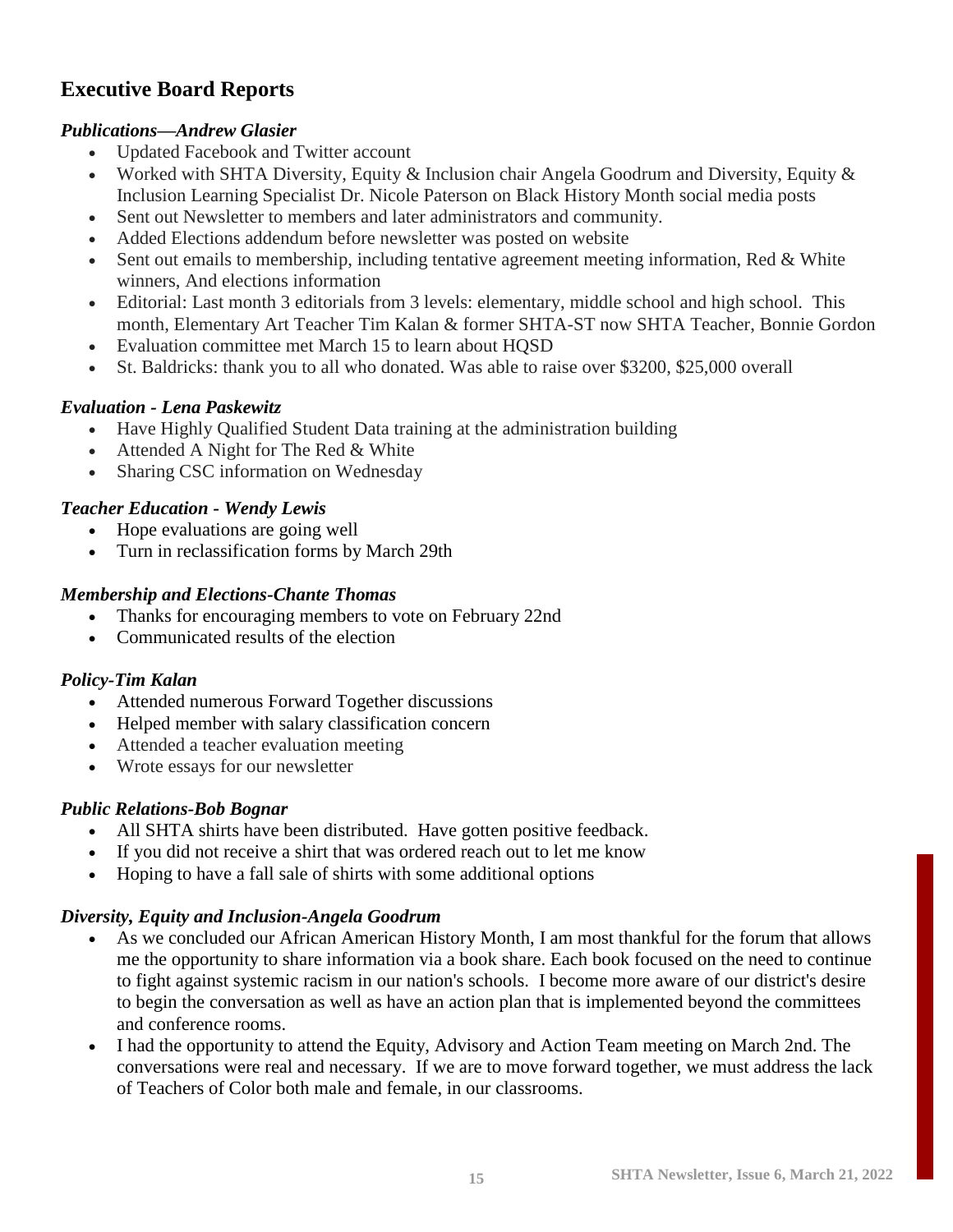- In addition, the implicit bias that students feel daily in their classrooms and communicate with their families is enormous. White teachers are the majority in our district, and it is imperative that they understand their racial identity and whiteness.
- The book that I am sharing this month, is a guide to helping eradicate the ills that plague our black boys and discount their value. *The Guide for White Women who Teach Black Boys by* Eddie Moore Jr., Ali Michael, Marguerite W. Penick-Parks., brings together research, activities, personal stories, and video interviews to help us all embrace the deep realities and thrilling potential of this crucial American task. Schools are failing our black boys is not a new phenomenon but a reality. If change is going to occur teachers will need to identify their academic weakness, address them and change them. The frank discussions, scenarios and student's accounts will grab your attention and move you to action. Our white teachers are a valuable resource and have the ability to make substantive changes that will impact students for a lifetime.

#### *Special Education-Tito Vazquez*

- Attended and participated in the SHTA Executive Board meeting and general body meeting.
- Collaboratively solved various concerns with the Director of Exceptional Children Elizabeth Kimmel in the 6th of our monthly meetings.
- Worked with SHTA President Dr. John Morris, over Exceptional Children concerns.
- Provided support to various SHTA members concerning issues including but not limited to job placement, personnel issues and work options.
- Participated and represented SHTA in the Kent State University LGBTQ Center virtual panel: *So, Your Kid Came OUT as LGBTQ+... Now What?* hosted by Kent State's LGBTQ+ Center.
- Participated and supported a member in a Fact-Finding meeting with Shaker Heights High Assistant Principals Jacquelyn Baker and Marinise Harris.
- Participated in discussions with Shaker Heights High Assistant Principal Rebekah Sharpe concerning problem solving a situation.
- Participated in discussions with the high school and middle school Exceptional Children Department.
- Consulted with SHTA Executive Board member Jeremy Bishko over a student placement concern at Shaker Middle School.
- Spoken with the Shaker Heights School Psychologists over workload concerns.
- Communicated with Shaker Heights Exceptional Children Department Chairs over a variety of concerns in the district.
- Continue to work collaboratively with Shaker administrators, principals, assistant principals and Exceptional Children Supervisor (s) K-6 Erin Dzolic and 7-12 Supervisor Jennifer Currie on various issues to improve the functionality and support to the students and educators in the Exceptional Children Department in our district.

#### *Legal Aid-Jeremy Bishko*

- Consulted with SHTA President Dr. John Morris about member issues.
- Collaborated with SHTA Middle School Head Representative Erika Pfeiffer and SHTA Professional Rights and Responsibilities Chair Mike Sears about building issues.
- Consulted with Special Education Chair Tito Vazquez about building concerns.

#### *Legislative-Dave Klapholz*

- The Plain Dealer is [reporting](https://www.cleveland.com/news/2022/03/ohio-high-schoolers-in-ap-courses-may-not-get-college-credit-if-two-bills-in-the-legislature-become-law.html) that the College Board is threatening to remove the Advanced Placement designation from high school courses in Ohio if the state legislature limits what teachers can discuss in some courses. At issue are two bills in the Ohio House that limit what teachers can discuss.
- The Plain Dealer is following the [story](https://www.cleveland.com/staff/lahancock/posts.html) of retired teachers asking the STRS to provide a cost-of-living allowance even though we have seen significant inflation and significant gains in the stock market. The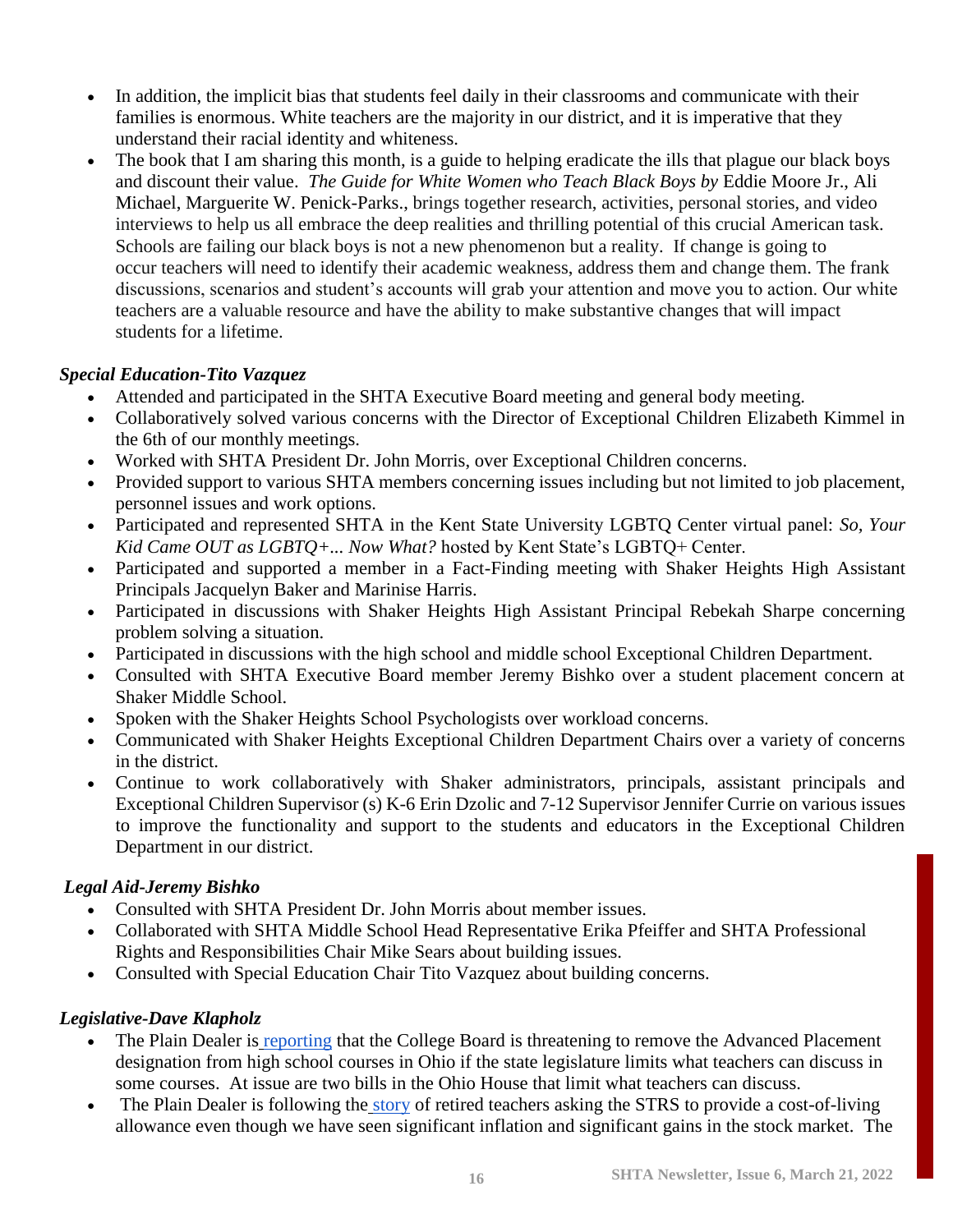route that the retirees are taking could lead them to the Ohio Supreme Court because they are asking for a change in the STRS's policy of releasing information.

- The Ohio Capitol Journal is [reporting](https://ohiocapitaljournal.com/2022/02/17/ohio-house-considers-bill-for-students-to-use-public-school-money-for-private-schools/) on the "Backpack Bill" in the Ohio House that would take tax revenues that had been headed toward local schools and redirect them to private schools.
- The Ohio House and Ohio Senate are in a [conflict](https://www.cleveland.com/news/2022/03/ohio-house-rejects-senates-version-of-bill-limiting-how-school-districts-challenge-property-values-at-boards-of-revision.html) about the process by which a school district can have properties appraised for taxes.
- The Columbus Dispatch is [reporting](https://www.dispatch.com/story/news/education/2022/03/07/who-applied-ohio-state-superintendent-heres-list/9345071002/) on the search for new state superintendent of schools for Ohio (28) people have applied).
- If you know of an education issue that is in transition in the legislative world, please let the me know about it.

#### *Past President-Becky Thomas*

- Attended the February Finance and Audit Meeting which included a discussion of Forward Together.
- Attended SHTA Executive Board and Representative Council for March.
- Attended both February Board of Education meetings but missed the March Board of Education meeting.
- Plan to attend the Finance and Audit Meeting March 15.

#### *Social-Selena Boyer*

- Planning IN-PERSON District Recognition Reception on May 25th in the high school upper cafeteria
- Has secured permit for reception
- Has been talking to Stacy Poole about plans
- Nicole Gardner will also help this year

#### *Occupational Health and Safety-James Schmidt*

- The district ended the mask mandate on March 1st in accordance with guidance from CDC and CCBH. In the event that the number of active cases of COVID-19 rises significantly in our area, we expect that the guidance would be revisited.
- In addition, as of Thursday, March 10, school districts also are no longer required to collect reports of COVID-19 cases, provide community case notifications or report cases to local health departments unless a COVID-19 case is detected through a school-administered test. As a result of this change, families no longer need to report positive cases of COVID-19 to the District.

#### *Sick Day Transfer-James Schmidt*

• We have four members currently benefiting from the Sick Day Transfer Program, two of whom have been able to return to work full time. Unfortunately, Kenya Gest did not have enough days donated at the time she returned to work to cover her last paycheck. Thanks to Bryan Christman and Shelley McDermott, we were able to get a short extension to solicit enough donations to cover this shortfall. Kenya needs 5.6 days, which equates to 14 days donated by members. If you would be willing to donate one day or even half a day to keep Kenya in full pay status, it would be appreciated. Angela Anderson is also reaching the end of her donations, but could still use more days. Head reps, please share the following information with your members at your school You should have received an email with this information around 5 PM.

#### **For SHTA Members:**

If you would like to donate sick days to either Kenya Gest or Angela Anderson, please make a copy of this form and complete it. Once it is complete, you may either share it with me electronically or print it and send it to me at the High School via interschool mail. [Sick Day Donation Form](https://docs.google.com/document/d/1oCPv0Knm1IfB38w8WiyMfNT9GSArN8m4crlRm3M-RxU/edit?usp=sharing)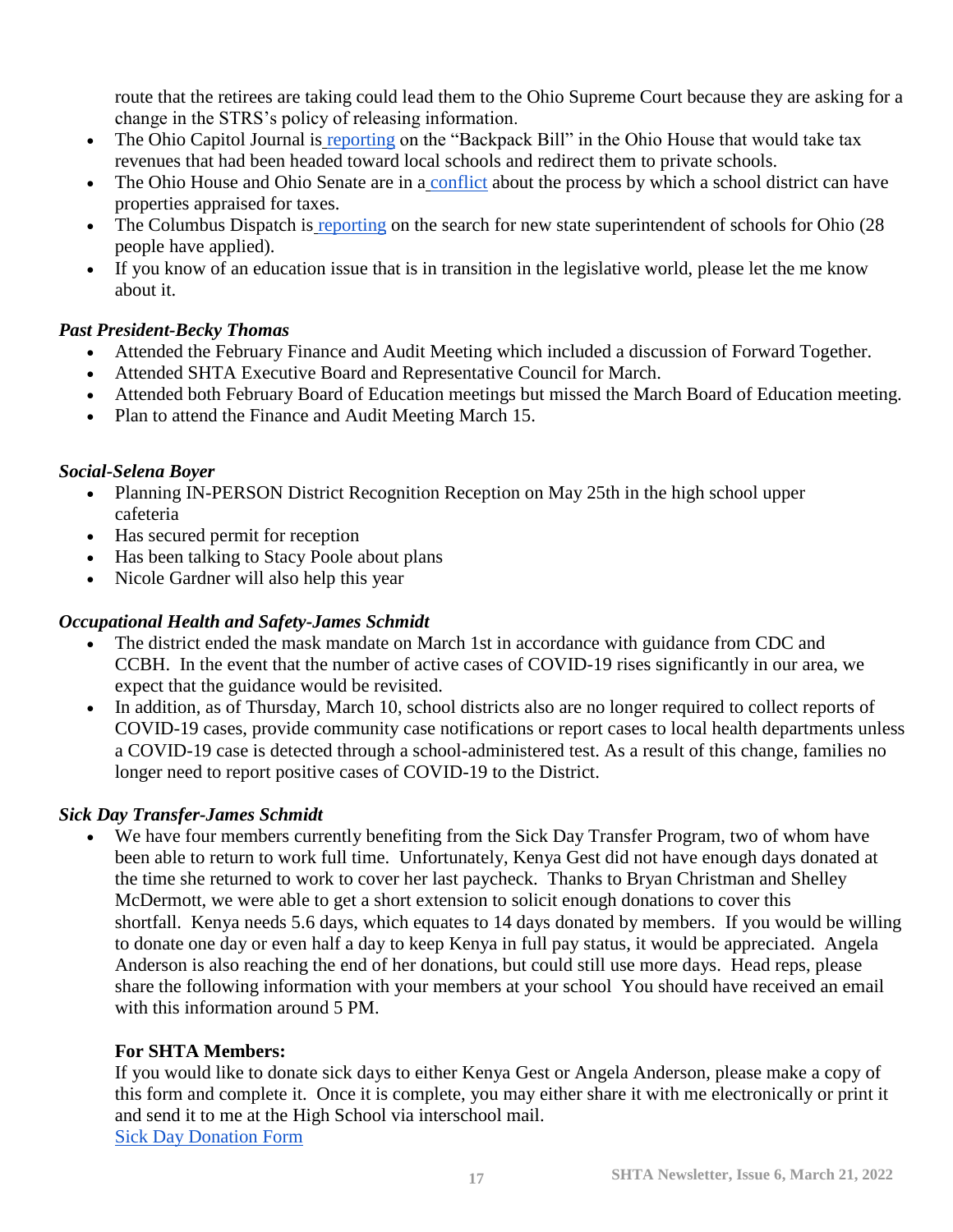$\circ$  For clarification, you are indicating the maximum number of days that you would be willing to donate to the recipient. Those days will most likely not come out of your sick leave balance all at once. Donations are made as needed to ensure that the recipient has all of their days covered by sick days in a given pay period. Additionally, donations to a particular recipient are spread out and made evenly from all potential donors to that recipient. If there are a large number of possible donors, I may only need to take one sick day or possibly even a half of a sick day from one donor in a given donation's pay period. If you have any questions about the Sick Day Donation process, please email me at schmidt\_j@shaker.org and I will be happy to answer them.

#### *PAC (at-large)-Cathy Grieshop*

- This month we updated the PAC FB page and talked with a representative from Honesty for Ohio Education about [Ohio House Bill 327.](https://www.honestyforohioeducation.info/hb-327.html) This bill undermines the learning environment by restricting the exploration of ideas, teaching methods, curriculum, and lesson plans. It also restricts essential professional development and training, violates academic freedom in higher education, threatens and intimidates educators with severe penalties without clear standards for violations, and much more.
- Although many groups including the Ohio Education Association, NAACP, Children's Defense Fund Ohio, ACLU Ohio have spoken out against this bill. The College Board has stated that if it passes they will pull Advanced Placement classes from all Ohio schools. This bill threatens academic integrity and freedom of speech.
- This bill is scary. We MUST encourage people from all over Ohio to reach out to friends and family asking them to send a message to State and Local Government the committee insisting this bill is dropped. Please see the [Honesty for Ohio Education](https://www.honestyforohioeducation.info/hb-327.html) web site to find ways to easily oppose this bill and please spread the word!

#### **Old Business** - None

#### **New Business**

• Bill Scanlon reminded everyone to come out for the Staff vs. Student basketball game on March 17th at 3:30 in the high school north gym.

#### **Good of the Order-**

• John Morris expressed that he was excited to be meeting in person for our next meeting in April.

Motion to adjourn the meeting was made by Tim Kalan. It was seconded by Jeremy Bishko.

*Respectfully submitted, Lisa Hardiman*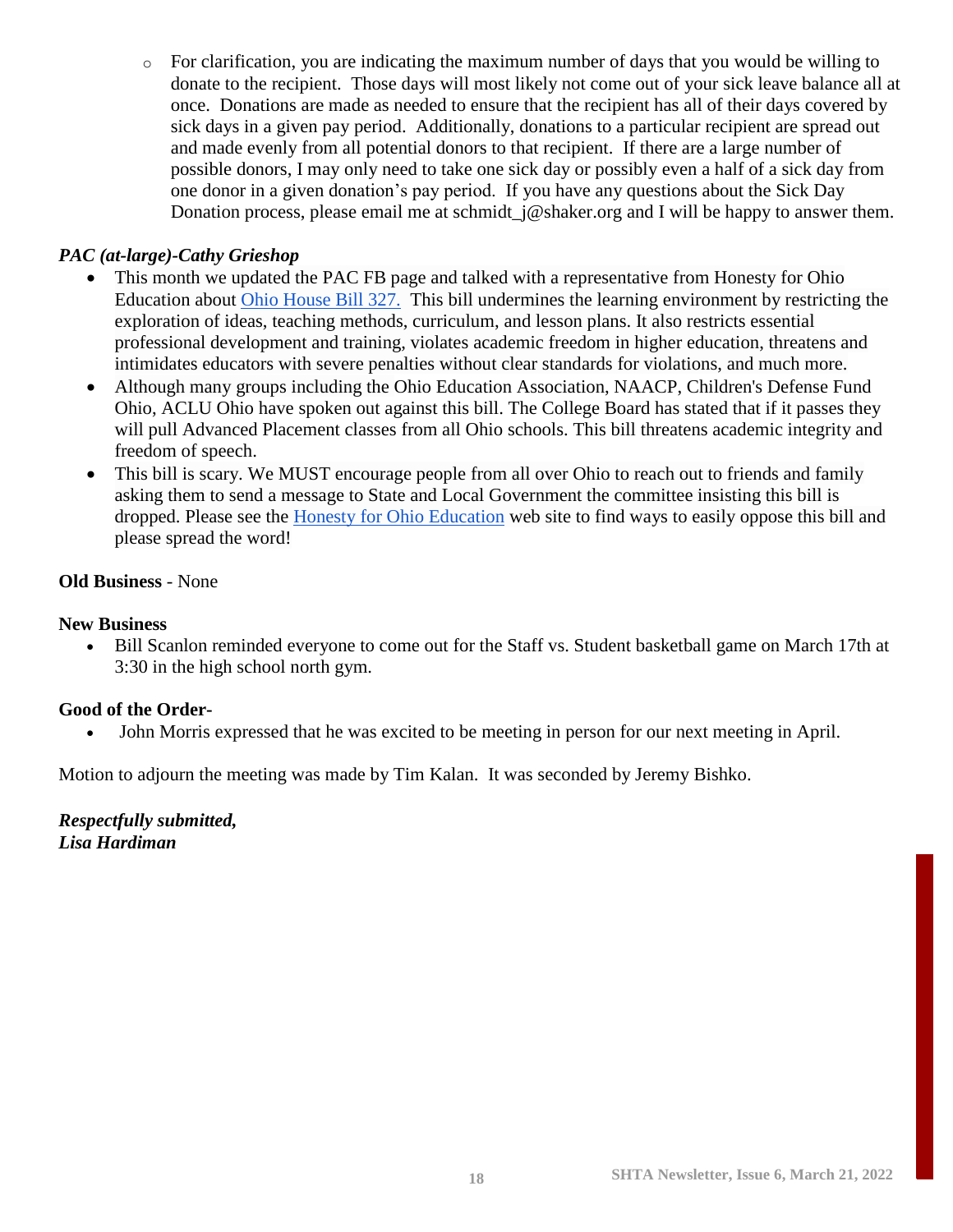## *Forward together?*

*This newsletter is a publication of the Shaker Heights Teachers' Association, an independent organization of professional educators in the Shaker Heights City School District. Signed editorials represent the opinion of the author(s) and may or may not reflect the thinking of other officers or members of the Shaker Heights Teachers' Association. Members and friends of the Association are invited and encouraged to express their opinions or share information via this newsletter.*

As we all move *forward together* I think it is important to dispel some notions and misconceptions that may interfere with sound decision making. I have heard a lot of talk about equity, declining enrollment, and outdated buildings used as a reason to completely transform our district to meet the challenges of a new century. The problem with the concepts being proposed to address these dilemmas is that they rely on specious reasoning and shortsighted solutions that risk the very mission of our school district. Let us ask ourselves, "What actually works in our district at present?" Well, I would argue our elementary school model is the strength of our school system. It is the face of our district. It is the reason people choose to send their children to us. Our K-4 neighborhood model allows our educators at the building level to build relationships with families that last for five years and provide us opportunities to intimately address issues and obstacles that those families may face. Many of us know every child in our building. I would argue that this neighborhood model is one that we should build on and improve, not eliminate or weaken.

It is a mistake to treat neighborhood schools as a bygone vice that are an obstacle to  $21<sup>st</sup>$  century education? In fact, it is one of the few strengths we have to build on in a time of increased challenges and an uncertain future. A model that recognizes the intimacies of community as well as the importance of our families and relationship building, should be expanded, not contracted. Marrying declining enrollment with the necessary elimination of Onaway elementary school, and possibly the elimination of all our neighborhood schools, is a distortion that confuses a need to rethink our current model, with a self-fulfilling prophecy of diminished capacity and reduced services. A cynic may see it as a ploy to create a smaller and cheaper version of our district by reducing space and staff, while promising the same level of quality. Certainly, a district-model any accountant could love, provided their children didn't actually have to attend that particular district.

Reducing the transitions our students face should be a priority. We can build on a current strength by adding fifth grade to the elementary schools. This reduces the burden on our middle school model, and allows our younger students to continue the benefits and attention they receive at their neighborhood school. It also would fill any perceived 'underused' or 'redundant' space that apparently needs to be addressed. It should be noted that this 'underused space' is not currently visible to the majority of us who work in these buildings; particularly those of us whose 'classroom' is a hallway. In addition, our Pre-K program should be expanded and afforded its own space in order to help build bonds, meet needs, and increase our capacity to identify and ameliorate issues before our students even arrive in kindergarten.

What do we need as a district? We need better relationships with the families we serve. We need more effective resources to serve them. I don't see anything implicit in the proposed 'concepts' that directly reflect those needs. Our buildings pose a maintenance and accounting problem. A facilities plan certainly needs to address those factors. We presently have an opportunity to deal with those challenges while at the same time putting us in a better position to address the needs of the community.

As a resident in this district, I appreciate the allure of state dollars mitigating the cost of our infrastructure needs. But to infer that because of our *perceived* fate as a district doomed to shrink, we must drastically reduce and alter our space at the cost of our neighborhoods, belies the fact that space is currently at a premium in our district. I appreciate that the actuarial-minded sees an opportunity to shed principals, teachers, and custodians while winnowing down our district to as few buildings as possible. Anyone who works at the building level with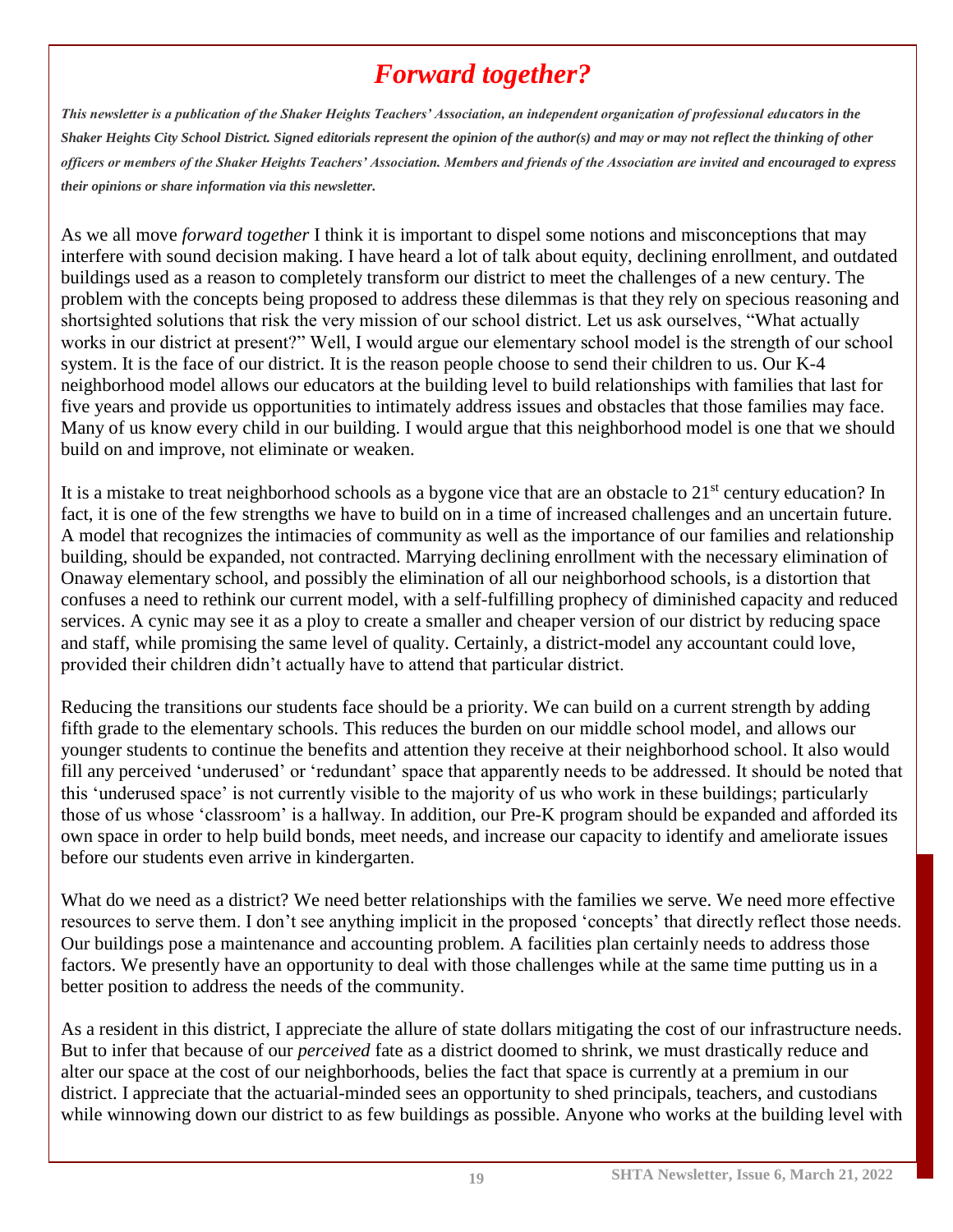students understands what would be sacrificed through consolidation: increasing class sizes, decreasing green space, limiting specialization and ignoring the *real* educational barriers. Is less more?

I am also afraid there is a misconception that 21st century education implies some type of magical technologies, some cutting-edge architecture, or a building that will be the panacea for our modern challenges. In fact, there isn't much new under the sun, and a plain old room works just fine if you trust it to an effective teachers' judgment, allow it to be responsive to its present needs, and support it with common sense management decisions. No holograms, moveable walls, or virtual realities needed. And why no mention of outdoor classroom spaces? While it appears that the superintendent and the consultants seem prepared to go forward together in their current direction, I am hoping the boards and the community consider alternatives to this philosophy. Who wants to spend \$400 million dollars for less than they started with? We need a bond issue that will keep our children returning to this community, like it did for me. It is important not to lose sight of the mission of our schools, and the current needs that ought to be addressed. Keep in mind that our relationships with students and their families are our most precious capital, and our city is known by the schools it keeps, not kept.

*Tim Kalan Onaway School & Lomond School Art Teacher Shaker Graduate Shaker Parent*